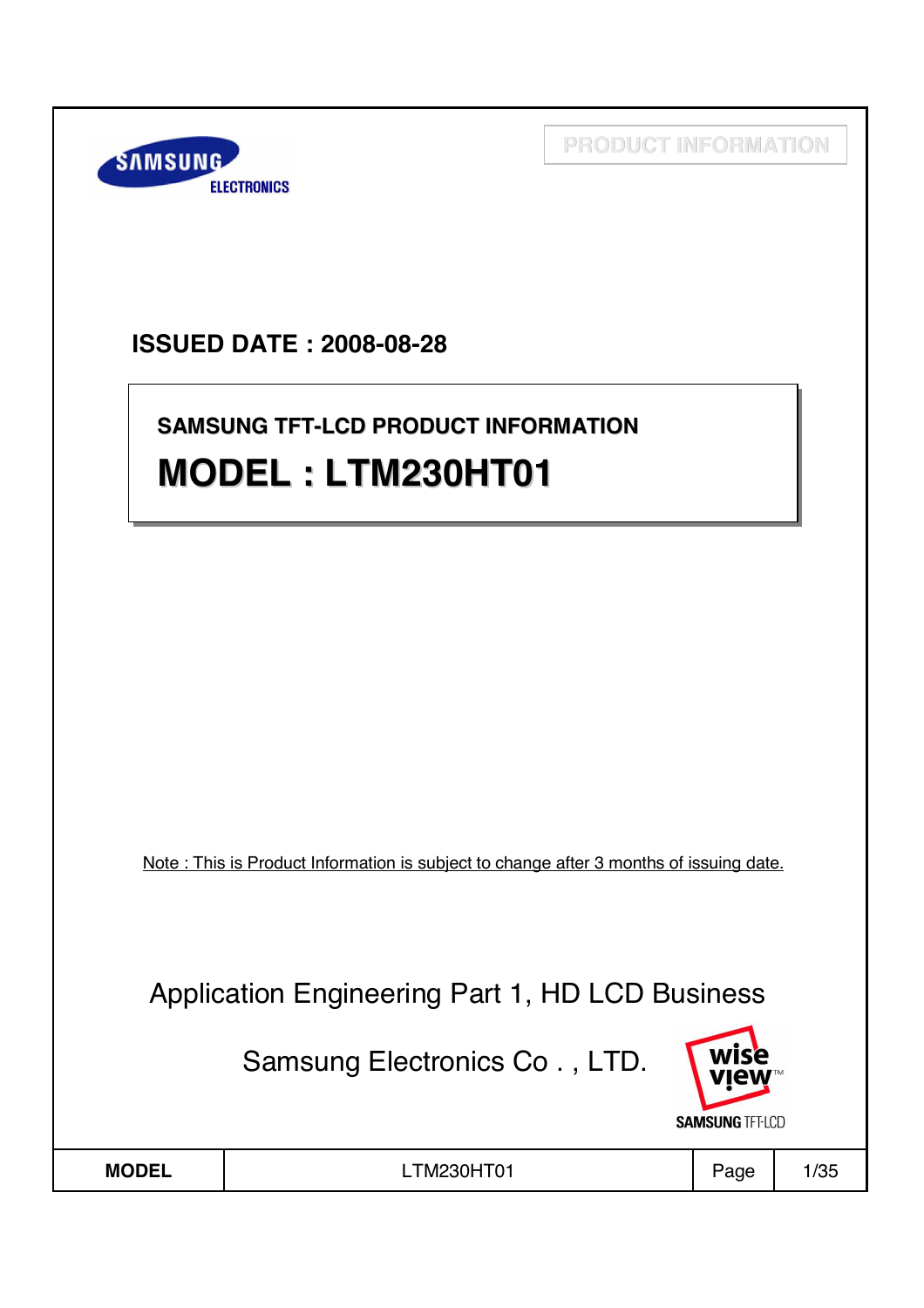# **Contents PRODUCT INFORMATION**

| <b>MODEL</b>                                                          | LTM230HT01                                                                                                                                                 | Page | 2/35 |
|-----------------------------------------------------------------------|------------------------------------------------------------------------------------------------------------------------------------------------------------|------|------|
| 8.3 Operation<br>8.4 Others                                           |                                                                                                                                                            |      |      |
| 8.1 Handling<br>8.2 Storage                                           |                                                                                                                                                            |      |      |
|                                                                       |                                                                                                                                                            |      |      |
|                                                                       | 6.1 Timing Parameters (DE only mode)<br>6.2 Timing Diagrams of interface Signal (DE only mode)<br>6.3 Power ON/OFF Sequence<br>6.4 VDD Power Dip Condition |      |      |
| 5.1 Input Signal & Power<br>5.2 LVDS Interface<br>5.3 Back Light Unit | 5.4 Input Signals, Basic Display Colors and Gray Scale of Each Color                                                                                       |      |      |
|                                                                       |                                                                                                                                                            |      |      |
| 4.1 TFT LCD Module<br>4.2 Back Light Unit                             |                                                                                                                                                            |      |      |
| 3.1 TFT LCD Module<br>3.2 Back Light Unit                             |                                                                                                                                                            |      |      |
|                                                                       |                                                                                                                                                            |      |      |
|                                                                       |                                                                                                                                                            |      |      |
|                                                                       |                                                                                                                                                            |      |      |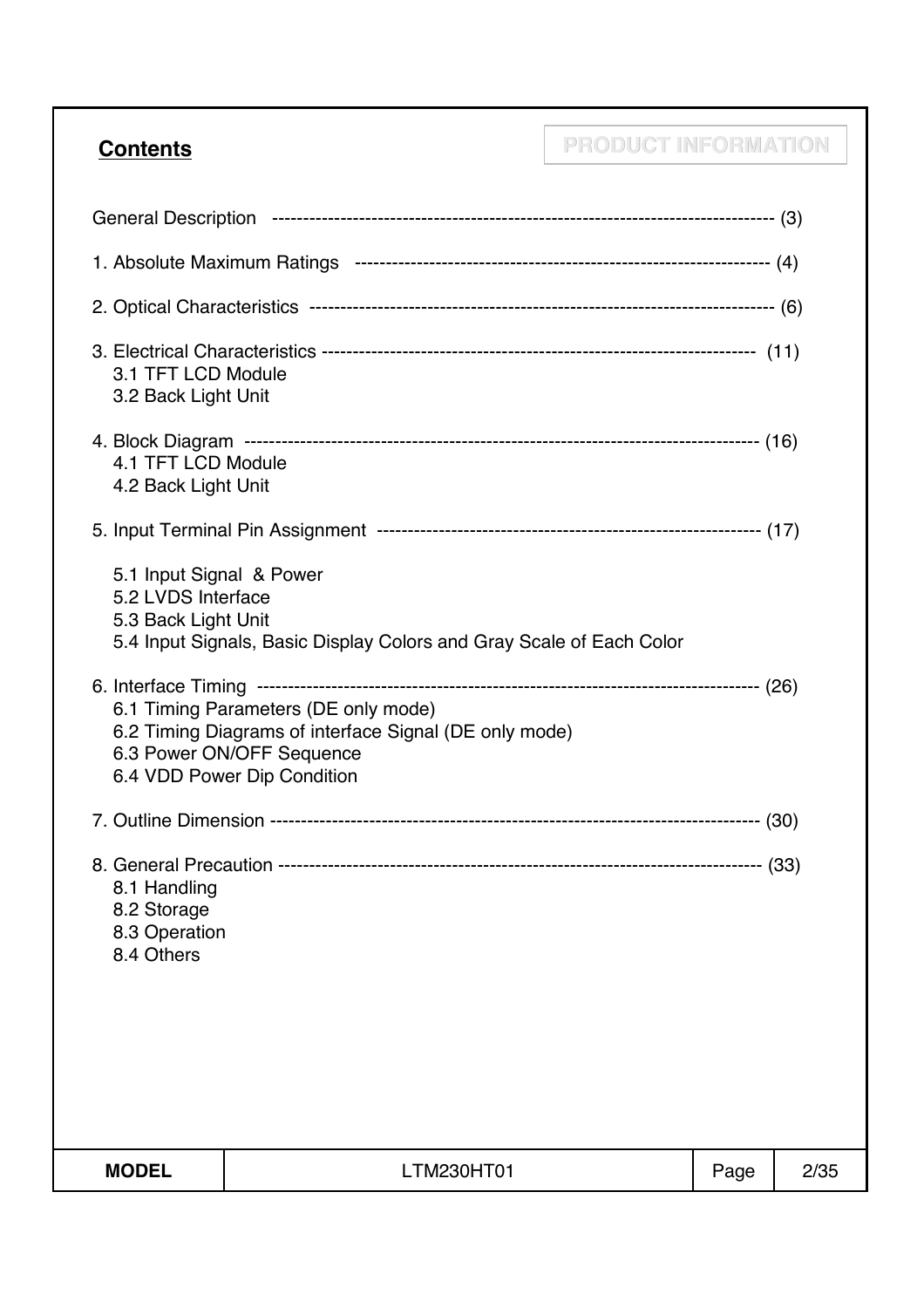## **General Description**

## **PRODUCT INFORMATION**

## **Description**

LTM230HT01 is a color active matrix liquid crystal display (LCD) that uses amorphous silicon TFT (Thin Film Transistor) as switching components. This model is composed of a TFT LCD panel, a driver circuit and a back light unit. The resolution of a 23" is 1920 x 1080 and this model can display up to 16.7 millions colors.

## **Features**

- ! High contrast ratio, high aperture structure
- **TN (Twisted Nematic) mode**
- **. Wide Viewing Angle**
- ! High speed response
- **FHD (1920 x 1080 pixels) resolution**
- **ELOW power consumption**
- ! DE (Data Enable) only mode
- ! LVDS (Low Voltage Differential Signaling) interface (2pixel/clock)
- **Compact Size Design**
- ! RoHS, TCO 03' compliance

## **Applications**

- ! Workstation & desktop monitors
- ! Display terminals for AV application products
- ! Monitors for industrial machine
- \* If the module is used to other applications besides the above, please contact SEC in advance.

## **General Information**

|                    | <b>Items</b>               | Specification                | Unit            | <b>Note</b> |
|--------------------|----------------------------|------------------------------|-----------------|-------------|
|                    | <b>Pixel Pitch</b>         | $0.2655(H) \times 0.2655(W)$ | mm              |             |
|                    | <b>Active Display Area</b> | 509.76(H) x 286.74(V)        | mm              |             |
|                    | <b>Surface Treatment</b>   | Haze 25%, Hard coating (3H)  |                 |             |
|                    | <b>Display Colors</b>      | 16.7M (Hi-FRC)               | colors          |             |
|                    | <b>Number of Pixels</b>    | 1,920 x 1,080                | pixel           |             |
|                    | <b>Pixel Arrangement</b>   | <b>RGB</b> vertical stripe   |                 |             |
|                    | Display Mode               | Normally White               |                 |             |
|                    | <b>Power Consumption</b>   | TBD                          |                 |             |
| Luminance of White |                            | 300(Typ.)                    | $\text{cd/m}^2$ |             |
| <b>MODEL</b>       |                            | LTM230HT01                   | Page            | 3/35        |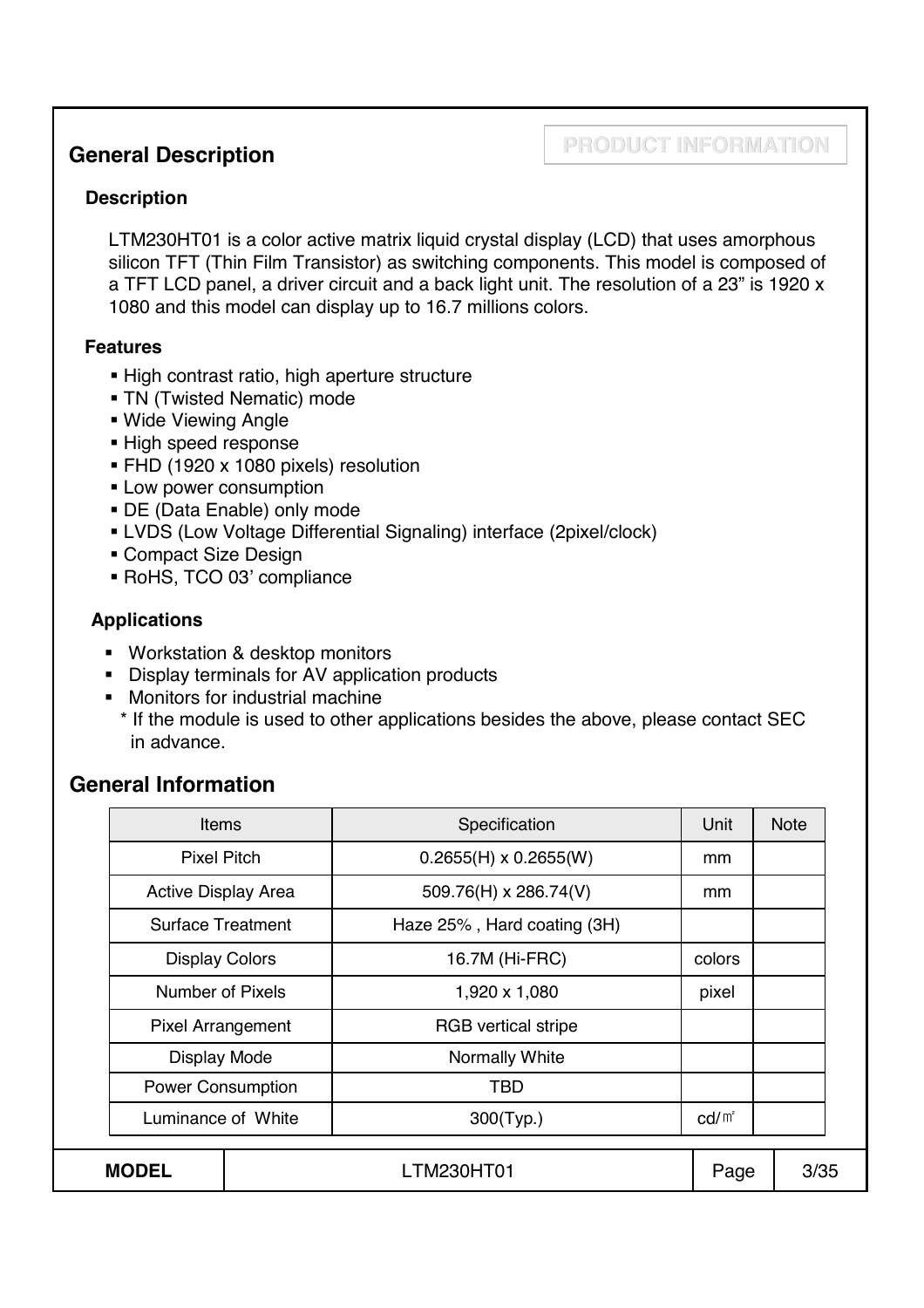## **Mechanical Information**

| Item           |                | Min.  | Typ.                     | Max.  | Unit | <b>Note</b>        |
|----------------|----------------|-------|--------------------------|-------|------|--------------------|
|                | Horizontal (H) | 533.5 | 534.0                    | 534.5 | mm   |                    |
| Module<br>size | Vertical (V)   | 311.2 | 311.7                    | 312.2 | mm   | w/o inverter ass'y |
|                | Depth (D)      | ۰     | $\overline{\phantom{a}}$ | 18.9  | mm   |                    |
| Weight         |                | ۰     | $\blacksquare$           | 3,000 | g    | LCD module only    |

Note (1) Mechanical tolerance is  $\pm$  0.5mm unless there is a special comment.

# **1. Absolute Maximum Ratings**

If the condition exceeds maximum ratings, it can cause malfunction or unrecoverable damage to the device.

| Item                                               | Symbol                      | Min.           | Max. | Unit | <b>Note</b> |
|----------------------------------------------------|-----------------------------|----------------|------|------|-------------|
| <b>Power Supply Voltage</b>                        | $V_{DD}$                    | GND-0.5        | 6.5  | v    | (1)         |
| Data Signal                                        | $V_{sig}$                   | $\blacksquare$ | 5    | ۷    |             |
| Storage temperature                                | $\mathsf{T}_{\textsf{STG}}$ | $-25$          | 60   | °C   | (2)         |
| Center of Glass surface temperature<br>(Operation) | $\mathsf{T}_{\mathsf{OPR}}$ | 0              | 50   | °C   | (2)         |
| Shock (non - operating)                            | $S_{\text{nop}}$            |                | 50   | G    | (3)(5)      |
| Vibration (non - operating)                        | $V_{\text{nop}}$            |                | 1.5  | G    | (4)(5)      |

Note (1) Ta=  $25 \pm 2$  °C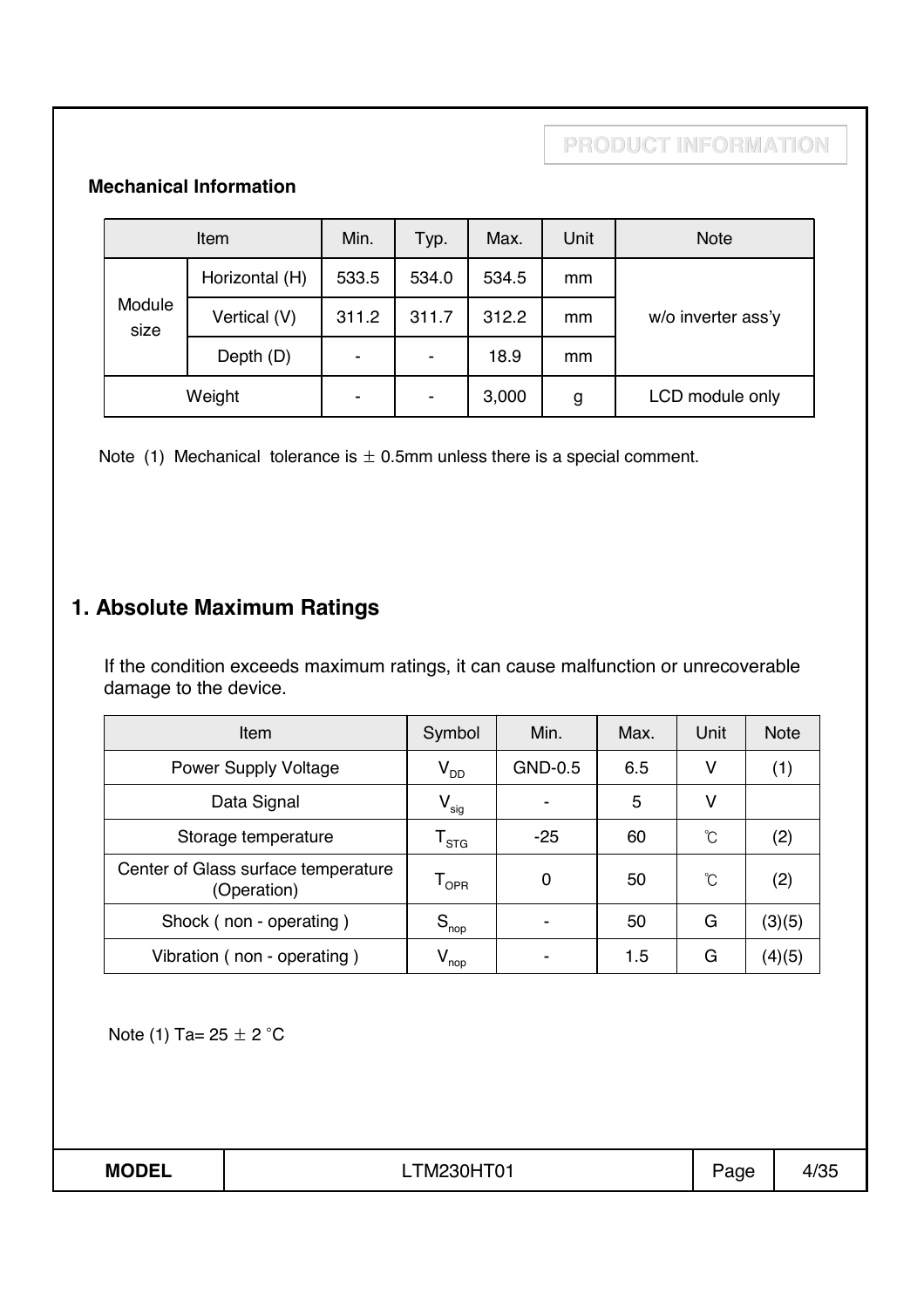

- a. 90 % RH Max. (Ta  $\leq$  39 °C)
- b. Maximum wet-bulb temperature at 39 °C or less. (Ta  $\leq$  39 °C) c. No condensation
- (3) 11ms, sine wave, one time for  $\pm X$ ,  $\pm Y$ ,  $\pm Z$  axis
- (4) 10-300 Hz, Sweep rate 10min, 30min for X,Y,Z axis
- (5) At vibration and shock test, the fixture which holds the module to be tested has to be hard and rigid enough so that the module would not be twisted or bent by the fixture.

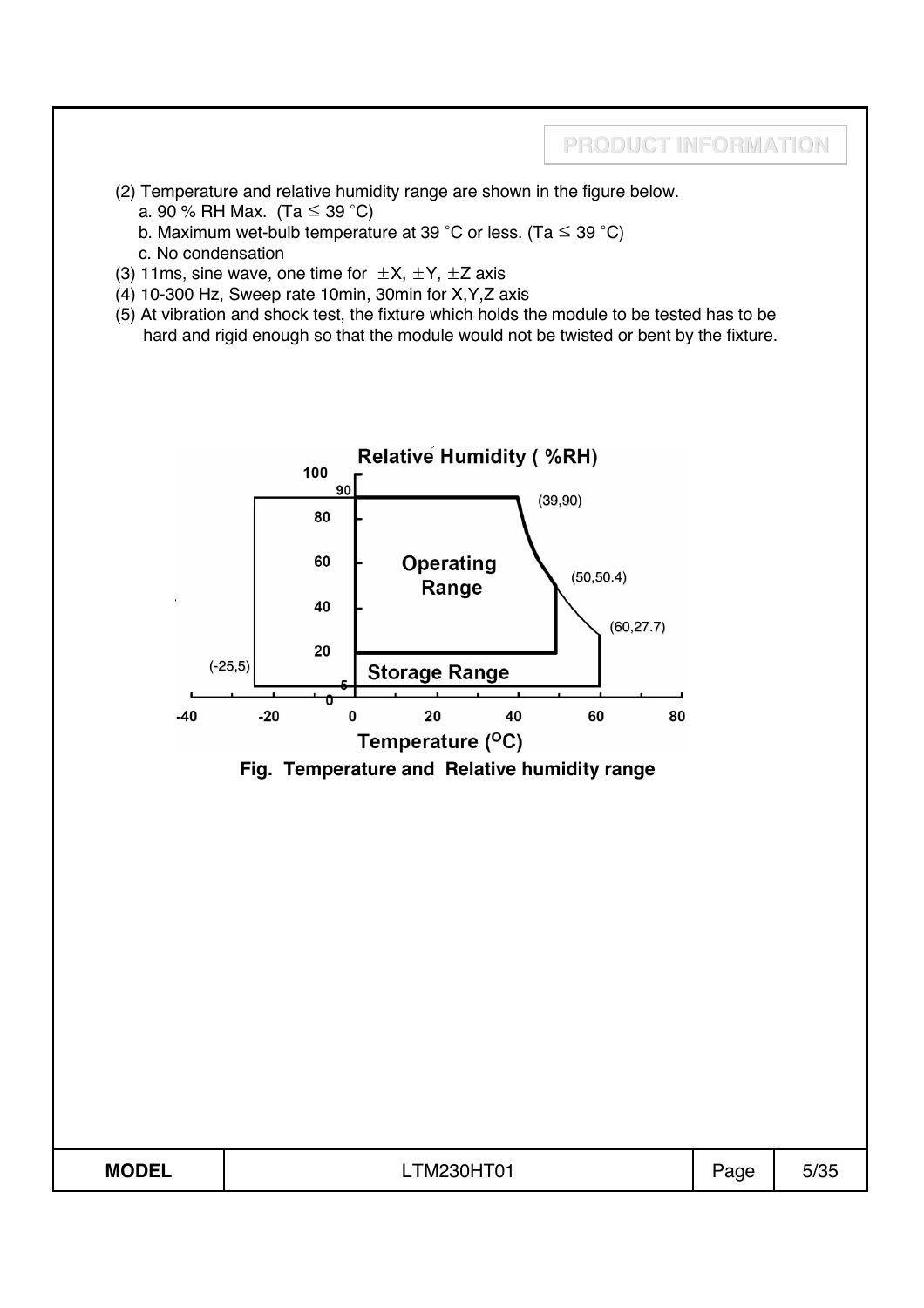# **2. Optical Characteristics**

## **PRODUCT INFORMATION**

The optical characteristics should be measured in a dark room or equivalent. Measuring equipment : SR-3, RD-80S (TOPCON), EZ-Contrast (Eldim)

| Item                                        |             | Symbol                             | Condition                          | Min.                         | Typ.  | Max.                     | Unit              |      | Note                 |
|---------------------------------------------|-------------|------------------------------------|------------------------------------|------------------------------|-------|--------------------------|-------------------|------|----------------------|
| <b>Contrast Ratio</b><br>(Center of screen) |             | C/R                                |                                    | 600                          | 1000  |                          |                   |      | (3)<br>SR-3          |
| Response<br>Time(On/Off)                    | On/Off      | $Tr + Tf$                          |                                    |                              | 5     | 8                        | msec              |      | (5)<br><b>RD-80S</b> |
| Luminance of White<br>(Center of screen)    |             | $Y_L$                              |                                    | 250                          | 300   |                          | cd/m <sup>2</sup> |      | (6)<br>SR-3          |
|                                             |             | Rx                                 |                                    | 0.610                        | 0.640 | 0.670                    |                   |      |                      |
|                                             | Red         | Ry                                 |                                    | 0.300                        | 0.330 | 0.360                    |                   |      |                      |
|                                             |             | Gx                                 |                                    | 0.270                        | 0.300 | 0.330                    |                   |      |                      |
| Color                                       | Green       | Gy                                 |                                    | 0.570                        | 0.600 | 0.630                    |                   |      |                      |
| Chromaticity<br>(CIE 1931)                  |             | Bx                                 |                                    | 0.120                        | 0.150 | 0.180                    |                   |      |                      |
|                                             | <b>Blue</b> | By                                 | Normal<br>$\Theta_{L,R} = 0$       | 0.030                        | 0.060 | 0.090                    |                   |      |                      |
|                                             |             | Wx                                 | $\Theta_{\mathsf{U},\mathsf{D}}=0$ | 0.283                        | 0.313 | 0.343                    |                   |      |                      |
|                                             | White       | Wy                                 | Viewing<br>Angle                   | 0.299                        | 0.329 | 0.359                    |                   |      | (7), (8)<br>SR-3     |
|                                             |             | Ru'                                |                                    | ä,                           | 0.451 | $\blacksquare$           |                   |      |                      |
|                                             | Red         | Rv'                                |                                    | $\qquad \qquad \blacksquare$ | 0.523 | $\blacksquare$           |                   |      |                      |
|                                             | Green       | Gu'                                |                                    | $\overline{\phantom{a}}$     | 0.125 | $\blacksquare$           |                   |      |                      |
| Color<br>Chromaticity                       |             | Gv'                                |                                    | $\blacksquare$               | 0.564 | $\blacksquare$           |                   |      |                      |
| (CIE 1976)                                  | <b>Blue</b> | Bu'                                |                                    | $\qquad \qquad \blacksquare$ | 0.175 | $\overline{\phantom{a}}$ |                   |      |                      |
|                                             |             | Bv'                                |                                    | ۰                            | 0.158 | $\blacksquare$           |                   |      |                      |
|                                             | White       | Wu'                                |                                    | ۰                            | 0.198 | $\overline{\phantom{a}}$ |                   |      |                      |
|                                             |             | Wv'                                |                                    | $\qquad \qquad \blacksquare$ | 0.468 | $\blacksquare$           |                   |      |                      |
| C.G.L<br>(ACC ONLY)                         | White       | $\bigtriangleup {\bf u}' {\bf v}'$ |                                    | ۰                            | ۰     | 0.02                     |                   |      | (9)                  |
| * C.G.L : Color Grayscale Linearity         |             |                                    |                                    |                              |       |                          |                   |      |                      |
| <b>MODEL</b>                                |             |                                    |                                    | LTM230HT01                   |       |                          |                   | Page | 6/35                 |

 $(Ta = 25 \pm 2^{\circ}C, VDD=5V,$  fv= 60Hz, fDCLK= 67.3 MHz, IL = 7.5mArms)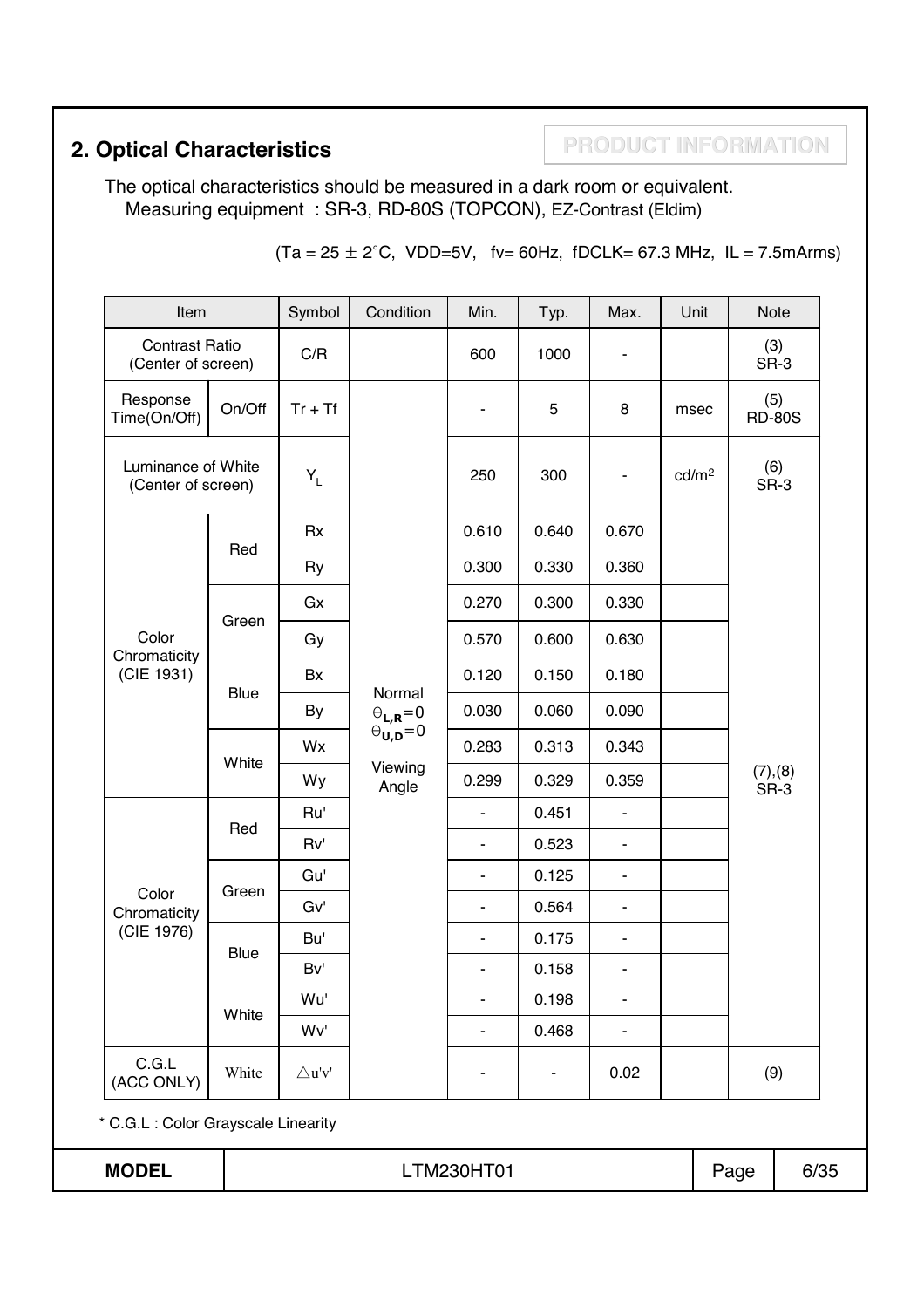| Item                                       |      | Symbol                | Condition   | Min. | Typ. | Max.           | Unit    | Note        |
|--------------------------------------------|------|-----------------------|-------------|------|------|----------------|---------|-------------|
| <b>Color Temperature</b>                   |      |                       |             |      | 6500 | ۰              | K       |             |
| Viewing                                    | Hor. | $\Theta_{\sf L}$      |             | 70   | 80   | $\blacksquare$ |         |             |
|                                            |      | $\Theta_{\mathsf{R}}$ | $CR \ge 10$ | 70   | 80   | $\blacksquare$ | Degrees | (8)<br>SR-3 |
| Angle                                      |      | $\Theta_{\sf U}$      |             | 70   | 80   |                |         |             |
|                                            | Ver. | $\Theta_{\mathsf{D}}$ |             | 70   | 80   | $\blacksquare$ |         |             |
| <b>Brightness Uniformity</b><br>(9 Points) |      | $B_{\text{uni}}$      |             |      |      | 25             | %       | (4)<br>SR-3 |

## Note (1) Test Equipment Setup

The measurement should be executed in a stable, windless and dark room between 30min after lighting the back light at the given temperature for stabilization of the back light. This should be measured in the center of screen.

Single lamp current : 7.5mA Environment condition : Ta =  $25 \pm 2$  °C

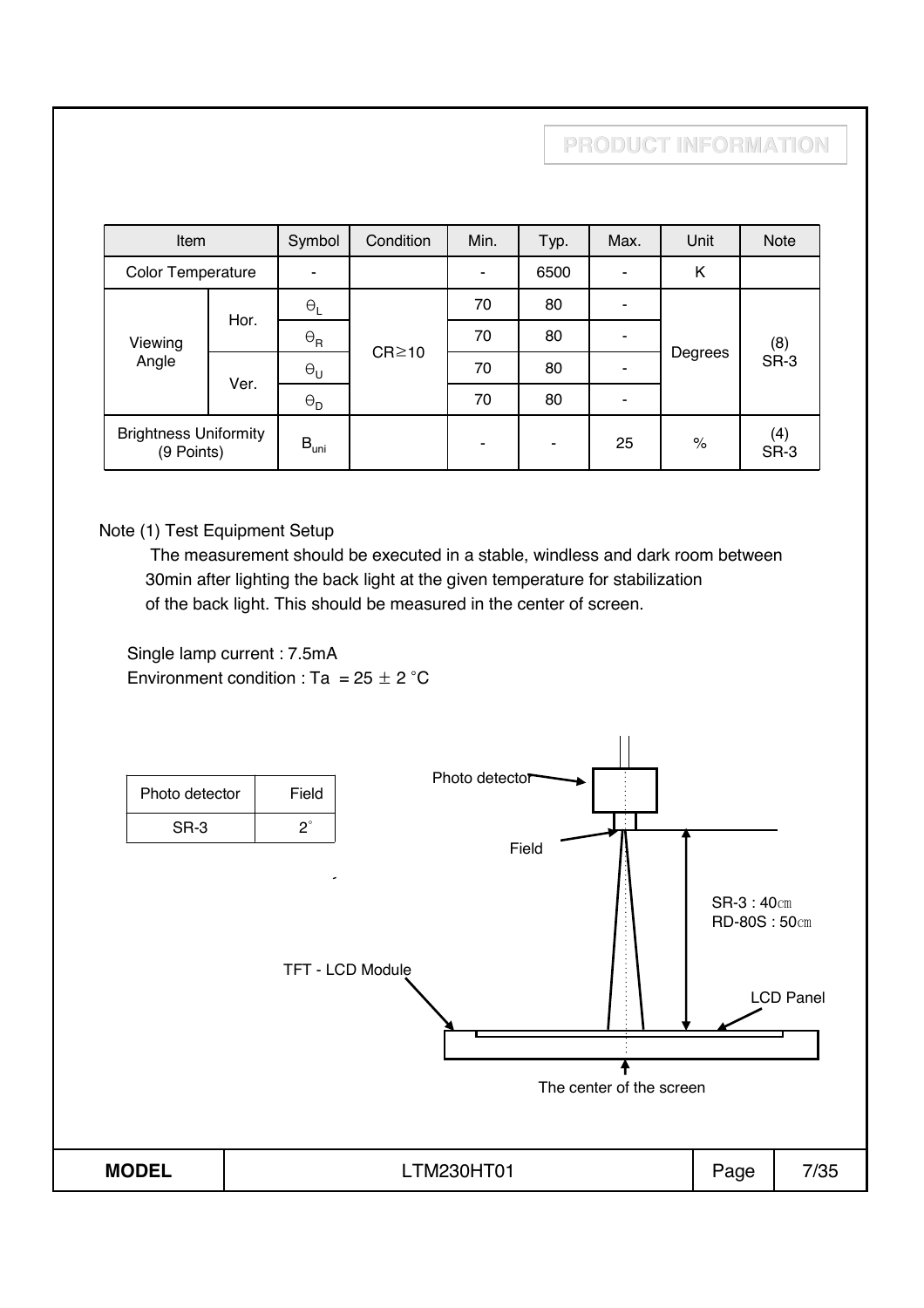Note (2) Definition of test point





$$
CR = \frac{G \max}{G \min}
$$

Gmax : Luminance with all pixels white Gmin : Luminance with all pixels black

Note (4) Definition of 9 points brightness uniformity

$$
Buni = 100 \times \frac{(B \max - B \min)}{B \max}
$$

Bmax : Maximum brightness Bmin : Minimum brightness

Note (5) Definition of Response time : Sum of Tr, Tf

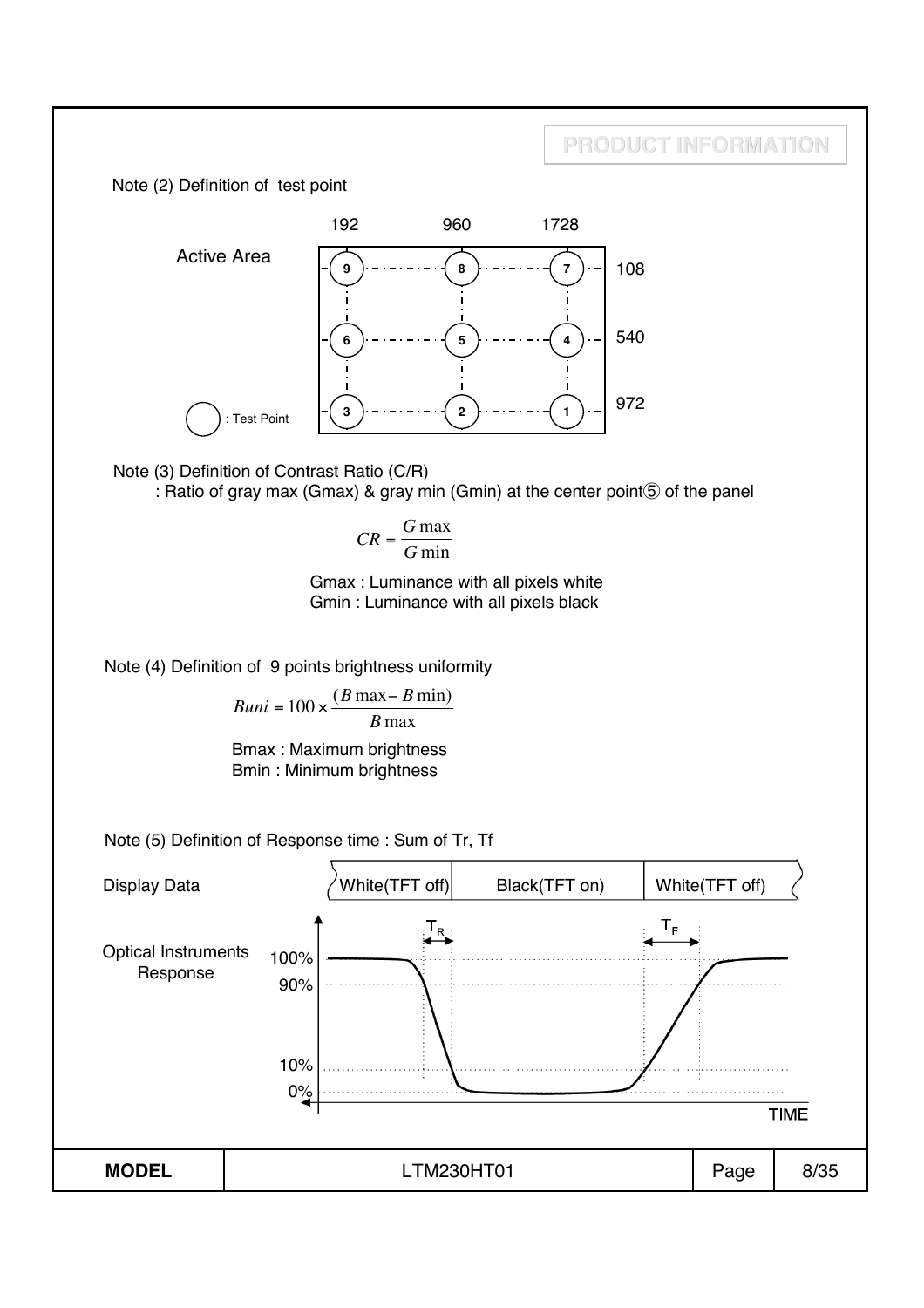|              |                                                                                                                                 | PRODUCT INFORMATION                        |      |      |
|--------------|---------------------------------------------------------------------------------------------------------------------------------|--------------------------------------------|------|------|
|              |                                                                                                                                 |                                            |      |      |
|              | Note (6) Definition of Luminance of White : Luminance of white at center point 5                                                |                                            |      |      |
|              | Note (7) Definition of Color Chromaticity (CIE 1931, CIE1976)<br>Color coordinate of Red, Green, Blue & White at center point 5 |                                            |      |      |
|              | Note (8) Definition of Viewing Angle<br>: Viewing angle range ( $CR \ge 10$ )                                                   |                                            |      |      |
|              | $\Theta_{\mathsf{U}}$<br>$\theta_L$<br>$\theta_{\mathsf{D}}$                                                                    | $\widehat{\boldsymbol{\theta}}_{\text{R}}$ |      |      |
|              |                                                                                                                                 |                                            |      |      |
|              |                                                                                                                                 |                                            |      |      |
|              |                                                                                                                                 |                                            |      |      |
| <b>MODEL</b> | LTM230HT01                                                                                                                      |                                            | Page | 9/35 |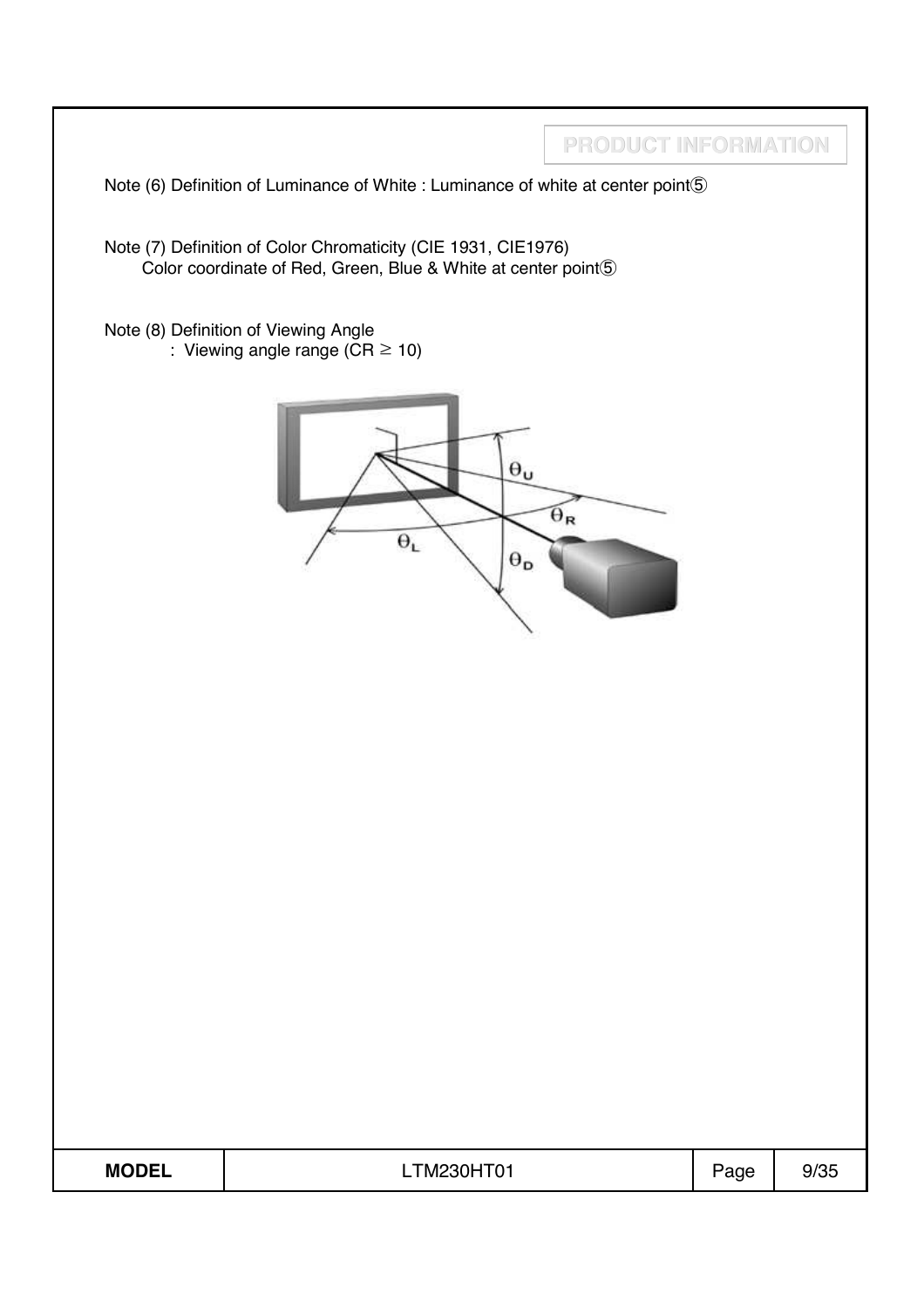Note (9) Color Grayscale Linearity

a. Test image : 100% full white pattern with a test pattern as below

b. Test pattern : Squares, 40mm by 40mm in size, filled with 255, 225, 195, 165, 135 and 105 grays steps should be arranged at the center<sup>®</sup> of the screen.



c. Test method

-1st gray step : move a square of 255 gray level should be moved into the center of the screen and measure luminance and u' and v' coordinates.

- Next gray step : Move a 225 gray square into the center and measure both luminance and coordinates, too.

d. Test evaluation

$$
\Delta u' v' = \sqrt{(u'_{A} - u'_{B})^{2} + (v'_{A} - v'_{B})^{2}}
$$

Where A, B : 2 gray levels found to have the largest color differences between them i.e. get the largest  $\Delta u$ ' and  $\Delta v$ ' of each 6 pair of u' and v' and calculate the  $\Delta u'v'$ .

| <b>MODEL</b><br>エMク<br>. н<br>1 V I<br>טשבויו<br>- 1 | aue<br>ີ |
|------------------------------------------------------|----------|
|------------------------------------------------------|----------|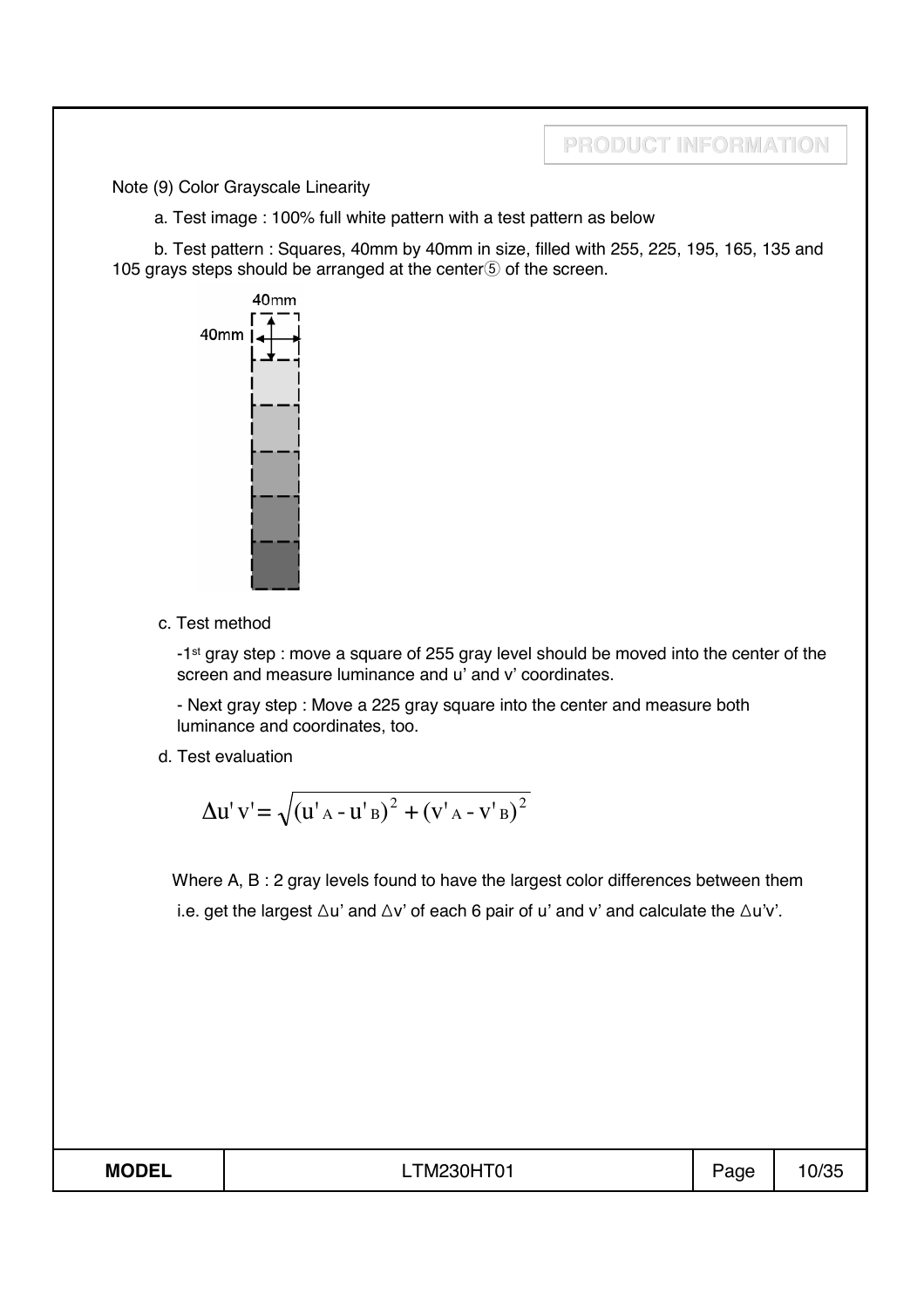# **3. Electrical Characteristics**

**PRODUCT INFORMATION**

## 3.1 TFT LCD Module

The connector for display data & timing signal should be connected.

|                                             |                                               |                              |                              |       |                                 |            | $Ta = 25^{\circ}C$ |
|---------------------------------------------|-----------------------------------------------|------------------------------|------------------------------|-------|---------------------------------|------------|--------------------|
|                                             | Item                                          | Symbol                       | Min.                         | Typ.  | Max.                            | Unit       | <b>Note</b>        |
|                                             | <b>Voltage of Power Supply</b>                | $V_{DD}$                     | 4.5                          | 5.0   | 5.5                             | V          | (1)                |
|                                             | Differential Input                            | High                         | $\qquad \qquad \blacksquare$ | ÷.    | $+100$                          | mV         | (2)                |
|                                             | Voltage for LVDS<br><b>Receiver Threshold</b> | Low                          | $-100$                       |       |                                 | mV         |                    |
|                                             | <b>LVDS</b> skew                              | $\mathfrak{t}_{\text{SKEW}}$ | $-300$                       |       | 300                             | ps         | (3)                |
| <b>LVDS</b><br>Input<br>Characteri<br>stics | Differential input<br>voltage                 | IV <sub>ID</sub> I           | 200                          |       | 600                             | mV         | (4)                |
|                                             | Input voltage range<br>(single-ended)         | $V_{\text{IN}}$              | $\mathbf 0$                  |       | 2.4                             | V          | (4)                |
|                                             | Common mode<br>voltage                        | $V_{CM}$                     | $0+$<br>IV <sub>1D</sub> 1/2 | 1.2   | $2.4 -$<br>IV <sub>1D</sub> 1/2 | V          | (4)                |
| Current of                                  | (a) Black                                     |                              |                              | 1,600 | $\overline{\phantom{a}}$        | mA         |                    |
| Power                                       | (b) White                                     | $I_{DD}$                     |                              | 1,100 |                                 | mA         | (5), (6)           |
| Supply                                      | (c) Dot                                       |                              |                              | 1,800 | 2,200                           | mA         |                    |
| <b>Vsync Frequency</b>                      |                                               | $f_v$                        | 49.0                         | 59.9  | 75.1                            | Hz         |                    |
| <b>Hsync Frequency</b>                      |                                               | $f_H$                        | 54.2                         | 66.0  | 83.8                            | kHz        |                    |
|                                             | <b>Main Frequency</b>                         |                              | 56.4                         | 67.3  | 83.0                            | <b>MHz</b> |                    |
|                                             | <b>Rush Current</b>                           |                              |                              |       | 5.0                             | A          | (7)                |

Note (1) The ripple voltage should be controlled under 10% of  $V_{DD}$ .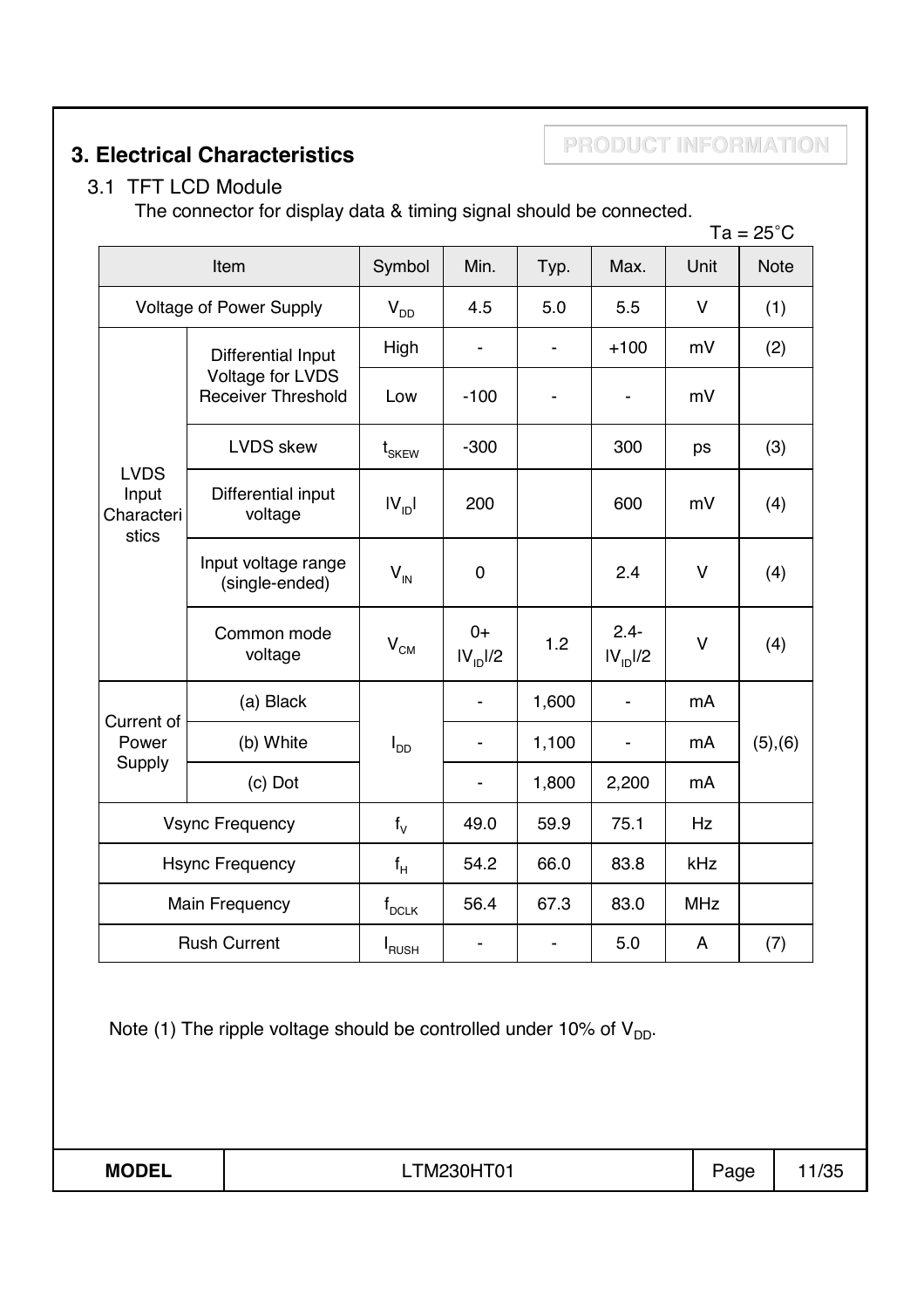(2) Differential receiver voltage definitions and propagation delay and transition time test circuit

**PRODUCT INFORMATION**

- a. All input pulses have frequency = 10MHz,  $t<sub>R</sub>$  or  $t<sub>F</sub>=1$ ns
- $b. C<sub>1</sub>$  includes all probe and fixture capacitance



(3) LVDS Receiver DC parameters are measured under static and steady conditions which may not be reflective of its performance in the end application.

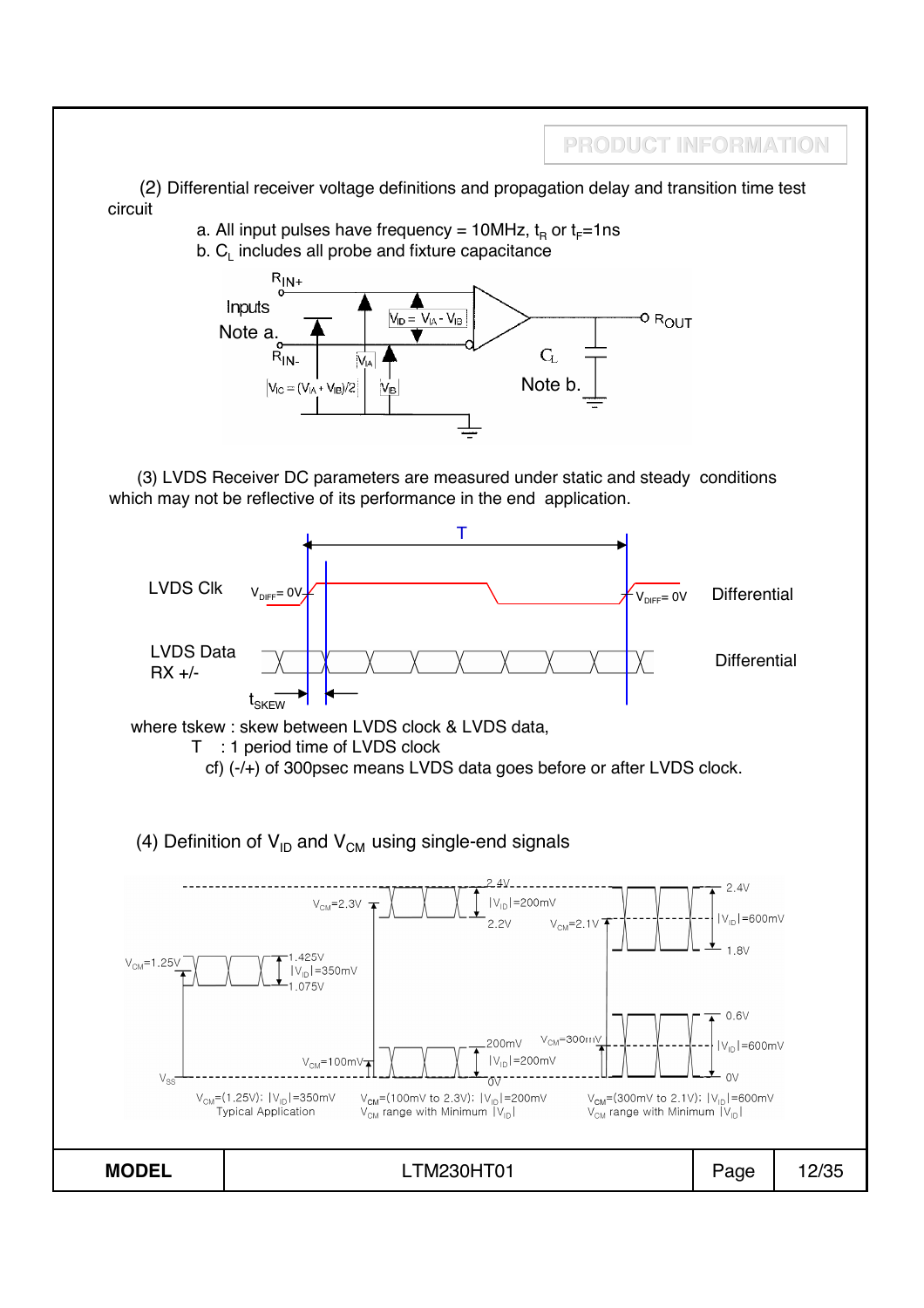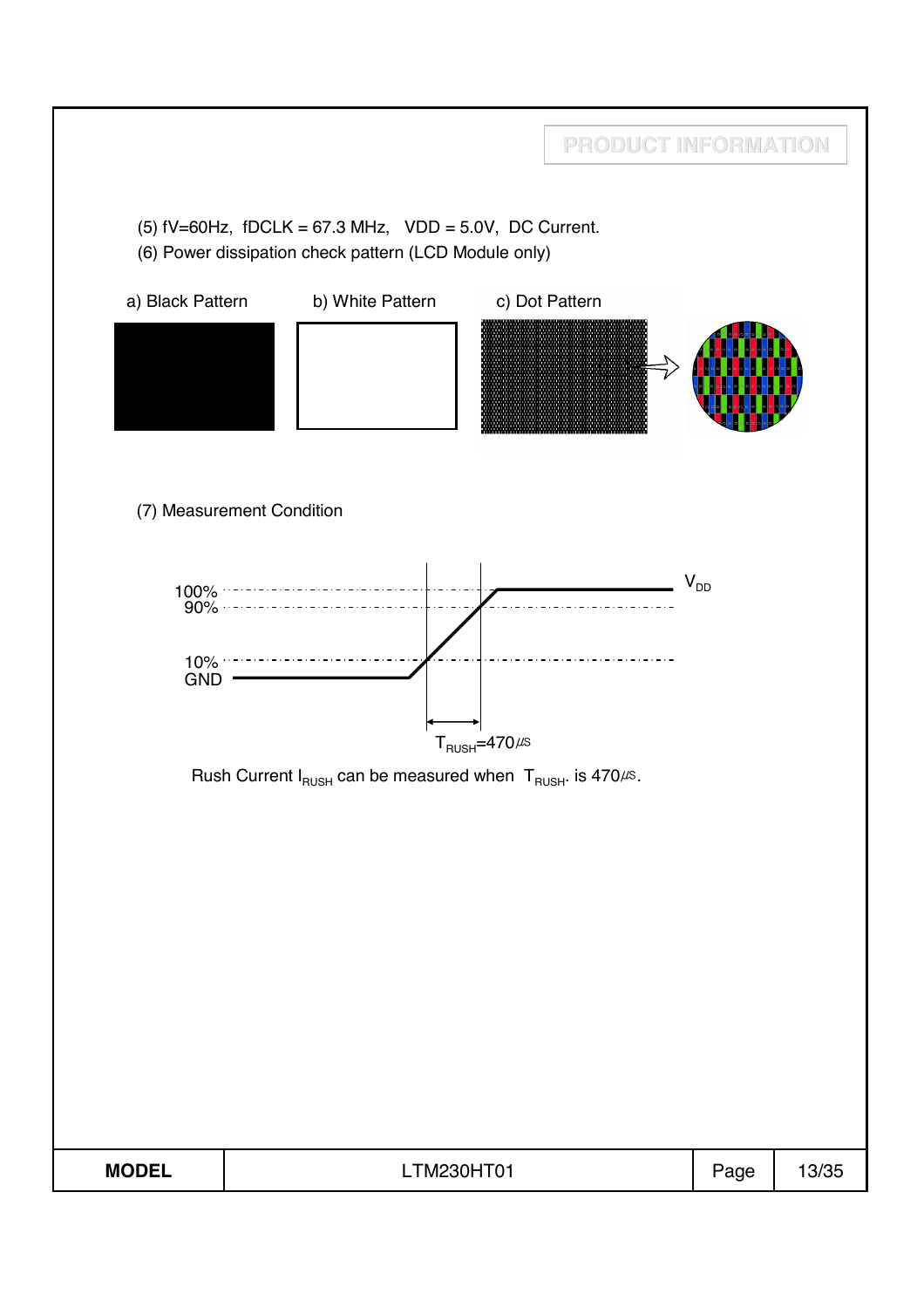## 3.2 Back Light Unit

The back light unit is an edge - lighting type with 2 dual CCFTs ( Cold Cathode Fluorescent Tube ) The characteristics of two dual lamps are shown in the following tables.

|          |                            |             |        |                          |                       |             | Ta=25 $\pm$ 2°C |
|----------|----------------------------|-------------|--------|--------------------------|-----------------------|-------------|-----------------|
|          | Item                       | Symbol      | Min.   | Typ.                     | Max.                  | Unit        | <b>Note</b>     |
|          | <b>Lamp Current</b>        | Ч.          | 4.0    | 7.5                      | 8.0                   | mArms       | (1)             |
|          | Lamp Voltage               | $V_L$       |        | 850                      |                       | <b>Vrms</b> |                 |
|          | Lamp Frequency             |             | 40     | $\overline{\phantom{a}}$ | 80                    | kHz         | (2)             |
|          | <b>Operating Life Time</b> |             | 50,000 | ۰                        |                       | Hour        | (3)             |
| Inverter | Asymmetry<br>rate          | Wasy        |        |                          | 10                    | $\%$        |                 |
| waveform | <b>Distortion</b><br>rate  | <b>Wdis</b> | 1.2726 | 1.414                    | 1.5554                |             | (4)             |
|          |                            |             |        |                          | $0^{\circ}$ : 1,840   |             |                 |
|          | <b>Startup Voltage</b>     | Vs          |        |                          | $25^{\circ}$ C: 1,450 | <b>Vrms</b> | (5)             |

Note (1) Specified values are for a single lamp.

Lamp current is measured with current meter for high frequency as shown below. Refer to the following block diagram of the back light unit for more information.

| <b>LCD Module</b> | HOT(RED)<br>COLD(WHITE)<br>HOT(BLUE)<br>COLD(GRAY)<br>'2.<br>HOT(RED)<br>COLD(WHITE) $I_3$<br>HOT(BLUE)<br>COLD(GRAY)<br>Fig. Measurement point of Lamp Current | <b>INVERTER</b><br>(SI1700) |       |
|-------------------|-----------------------------------------------------------------------------------------------------------------------------------------------------------------|-----------------------------|-------|
| <b>MODEL</b>      | LTM230HT01                                                                                                                                                      | Page                        | 14/35 |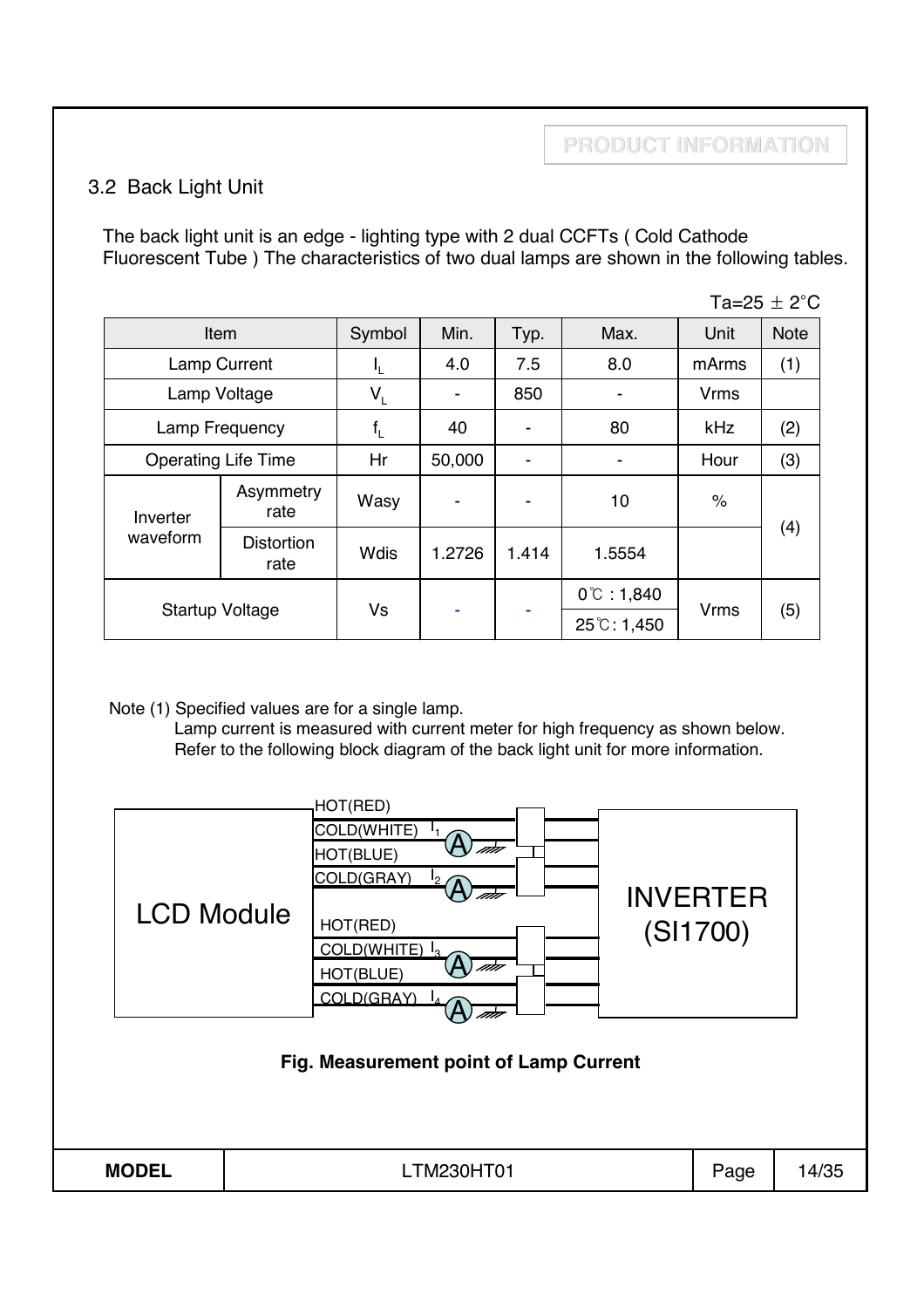(2) Lamp frequency which may produce interference with horizontal synchronous frequency may cause line flow on the display. Therefore lamp frequency should be detached from the horizontal synchronous frequency and its harmonics as far as possible in order to avoid interference.

(3) Life time (Hr) is defined as the time when brightness of a lamp unit itself becomes 50% or less than its original value at the condition of Ta =  $25\pm2^{\circ}$ C and  $I_1 = 7.5$ mArms

(4) Designing a system inverter intended to have better display performance, power efficiency and lamp reliability.

They would help increase the lamp lifetime and reduce leakage current.

- a. The measurement should be done at typical lamp current.
- b. The asymmetry rate of the inverter waveform should be less than 10%.
- c. The distortion rate of the waveform should be  $\sqrt{2}$  with  $\pm 10\%$  tolerance. - Inverter output waveform had better be more similar to ideal sine wave.



**E** Asymmetry rate

$$
\frac{|I_{\rm p}-I_{\rm -p}|}{I_{\rm rms}}\times 100
$$

**• Distortion rate** 

$$
\frac{|I_{\rm p}|}{I_{\rm rms}} |\text{ or } |\frac{I_{\rm -p}}{I_{\rm rms}}|
$$

**Fig. Wave form of the inverter**

(5) If an inverter has shutdown function, it should keep its output for over 1 second even if the lamp connector is open. Otherwise the lamps may not be turned on.

| <b>MODEL</b> | $-$<br>M231<br>.<br>_<br>- | -<br>age | $\sqrt{2}$<br>. 5/35 |
|--------------|----------------------------|----------|----------------------|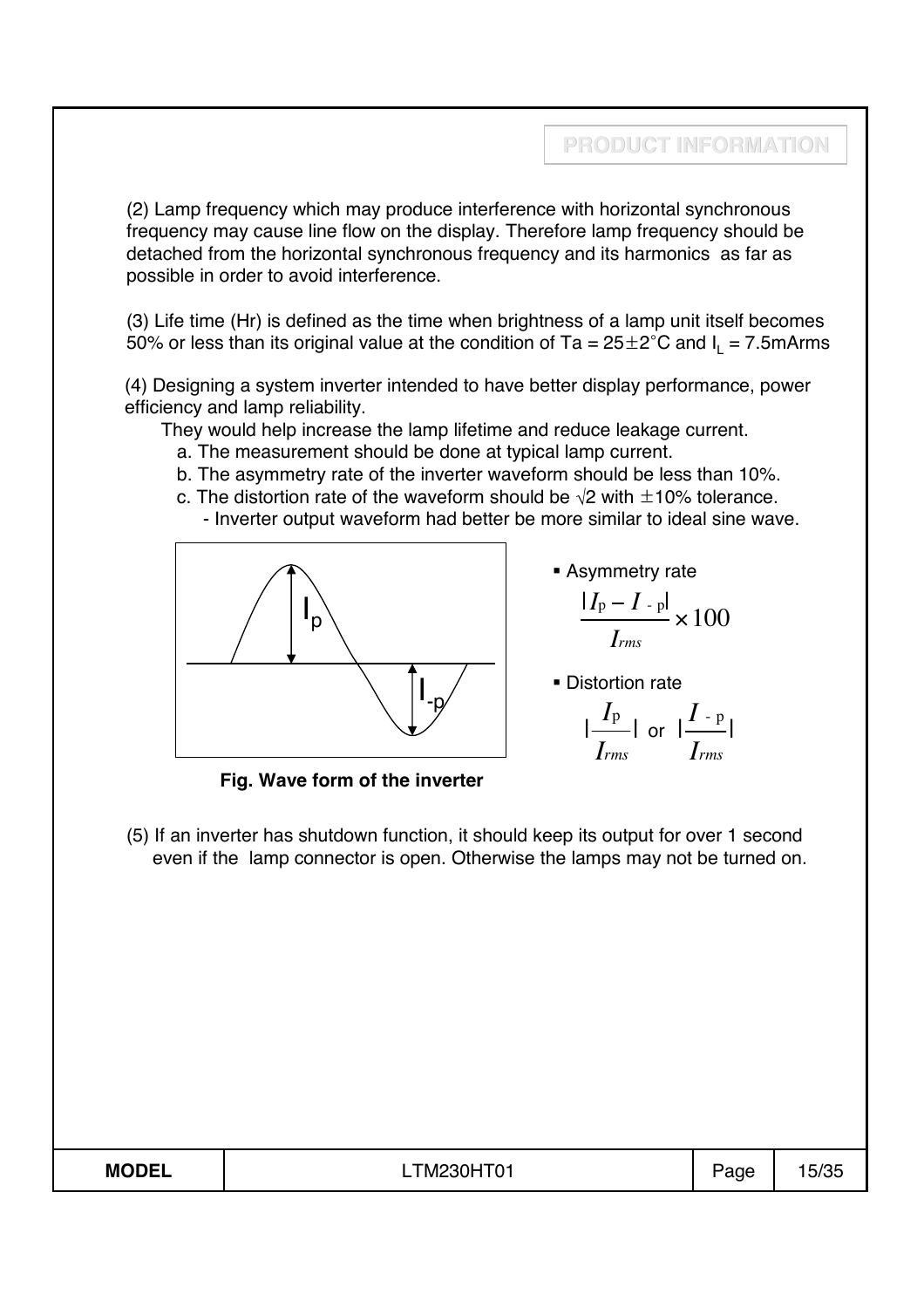**4. BLOCK DIAGRAM PRODUCT INFORMATION**

## 4.1 TFT LCD Module

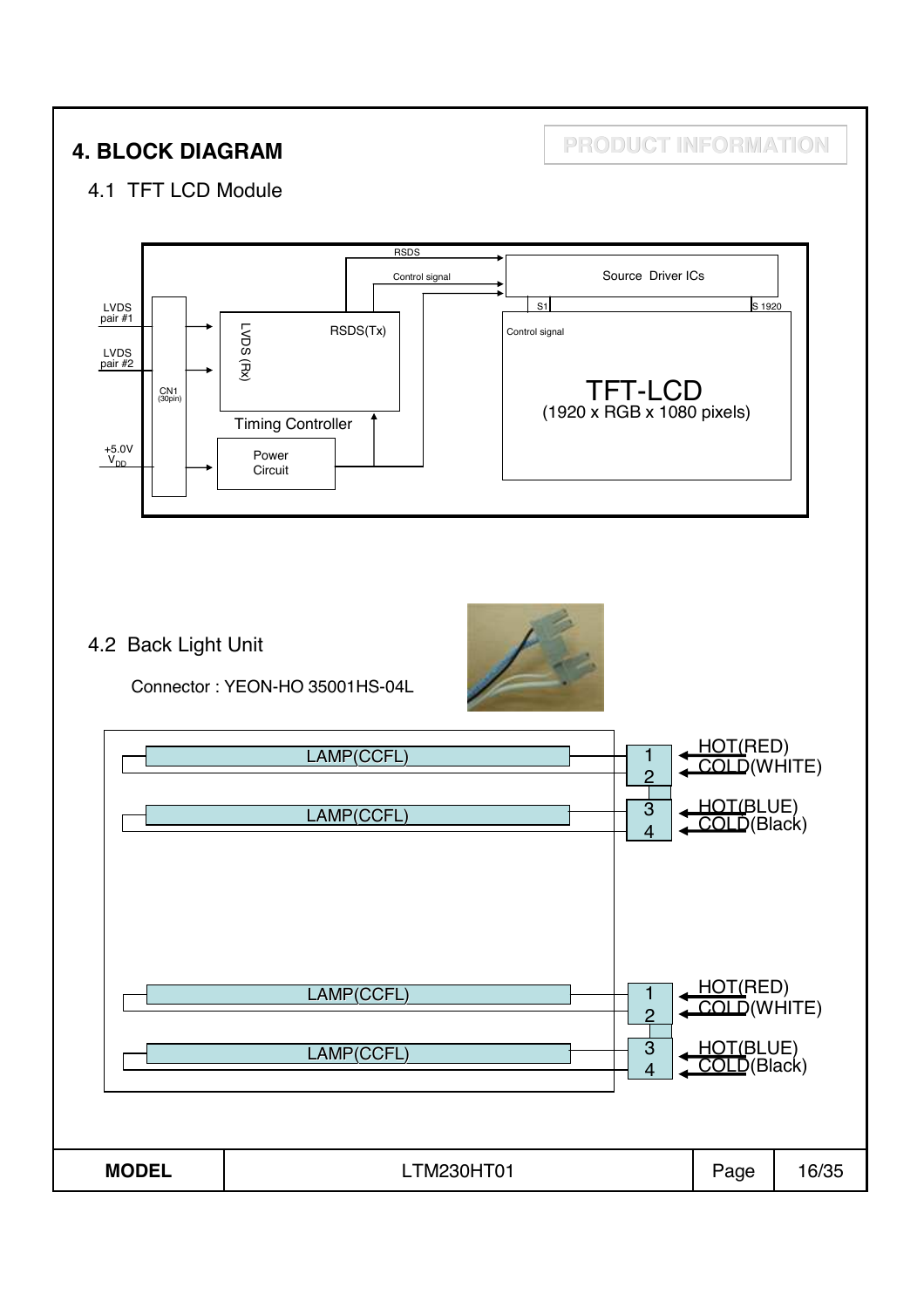# **5. Input Terminal Pin Assignment**

**PRODUCT INFORMATION**

5.1. Input Signal & Power ( Connector : UJU IS100-L30O-C23 or Compatible )

| PIN NO                  | <b>SYMBOL</b>      | <b>FUNCTION</b>                                                                                                                            |
|-------------------------|--------------------|--------------------------------------------------------------------------------------------------------------------------------------------|
| 1                       | <b>RXO0N</b>       | Negative LVDS differential data output                                                                                                     |
| $\overline{c}$          | RXO0P              | Positive LVDS differential data output                                                                                                     |
| 3                       | RXO1N              | Negative LVDS differential data output                                                                                                     |
| $\overline{\mathbf{4}}$ | RXO1P              | Positive LVDS differential data output                                                                                                     |
| 5                       | RXO <sub>2N</sub>  | Negative LVDS differential data output                                                                                                     |
| 6                       | RXO <sub>2</sub> P | Positive LVDS differential data output                                                                                                     |
| $\overline{7}$          | <b>GND</b>         | Ground                                                                                                                                     |
| 8                       | RXOC-              | Negative Sampling Clock (ODD data)                                                                                                         |
| 9                       | RXOC+              | Positive Sampling Clock (ODD data)                                                                                                         |
| 10                      | RXO3N              | Negative LVDS differential data output                                                                                                     |
| 11                      | RXO3P              | Positive LVDS differential data output                                                                                                     |
| 12                      | <b>RXE0N</b>       | Negative LVDS differential data output                                                                                                     |
| 13                      | <b>RXE0P</b>       | Positive LVDS differential data output                                                                                                     |
| 14                      | <b>GND</b>         | Ground                                                                                                                                     |
| 15                      | RXE1N              | Negative LVDS differential data output                                                                                                     |
| 16                      | RXE1P              | Positive LVDS differential data output                                                                                                     |
| 17                      | <b>GND</b>         | Ground                                                                                                                                     |
| 18                      | RXE2N              | Negative LVDS differential data output                                                                                                     |
| 19                      | RXE2P              | Positive LVDS differential data output                                                                                                     |
| 20                      | RXEC-              | Negative Sampling Clock (EVEN data)                                                                                                        |
| 21                      | RXEC+              | Positive Sampling Clock (EVEN data)                                                                                                        |
| 22                      | RXE3N              | Negative LVDS differential data output                                                                                                     |
| 23                      | RXE3P              | Positive LVDS differential data output                                                                                                     |
| 24                      | <b>GND</b>         | Ground                                                                                                                                     |
| 25                      | <b>NC</b>          | * CE (For LCD internal use only. Do not connect)                                                                                           |
| 26                      | <b>NC</b>          | * CTL (For LCD internal use only. Do not connect)                                                                                          |
| 27                      | <b>NC</b>          | No Connection                                                                                                                              |
| 28                      | <b>VDD</b>         |                                                                                                                                            |
| 29                      | <b>VDD</b>         | Power Supply: +5V                                                                                                                          |
| 30                      | <b>VDD</b>         |                                                                                                                                            |
|                         |                    | * If the system already uses the 25, 26pins, it should keep under GND level<br>The voltage applied to those pins should not exceed -200mV. |

| <b>MODEL</b> | י J <u>T</u> Wטאטען ו<br>. | aqe<br>. — | ےں ہ |
|--------------|----------------------------|------------|------|
|              |                            |            |      |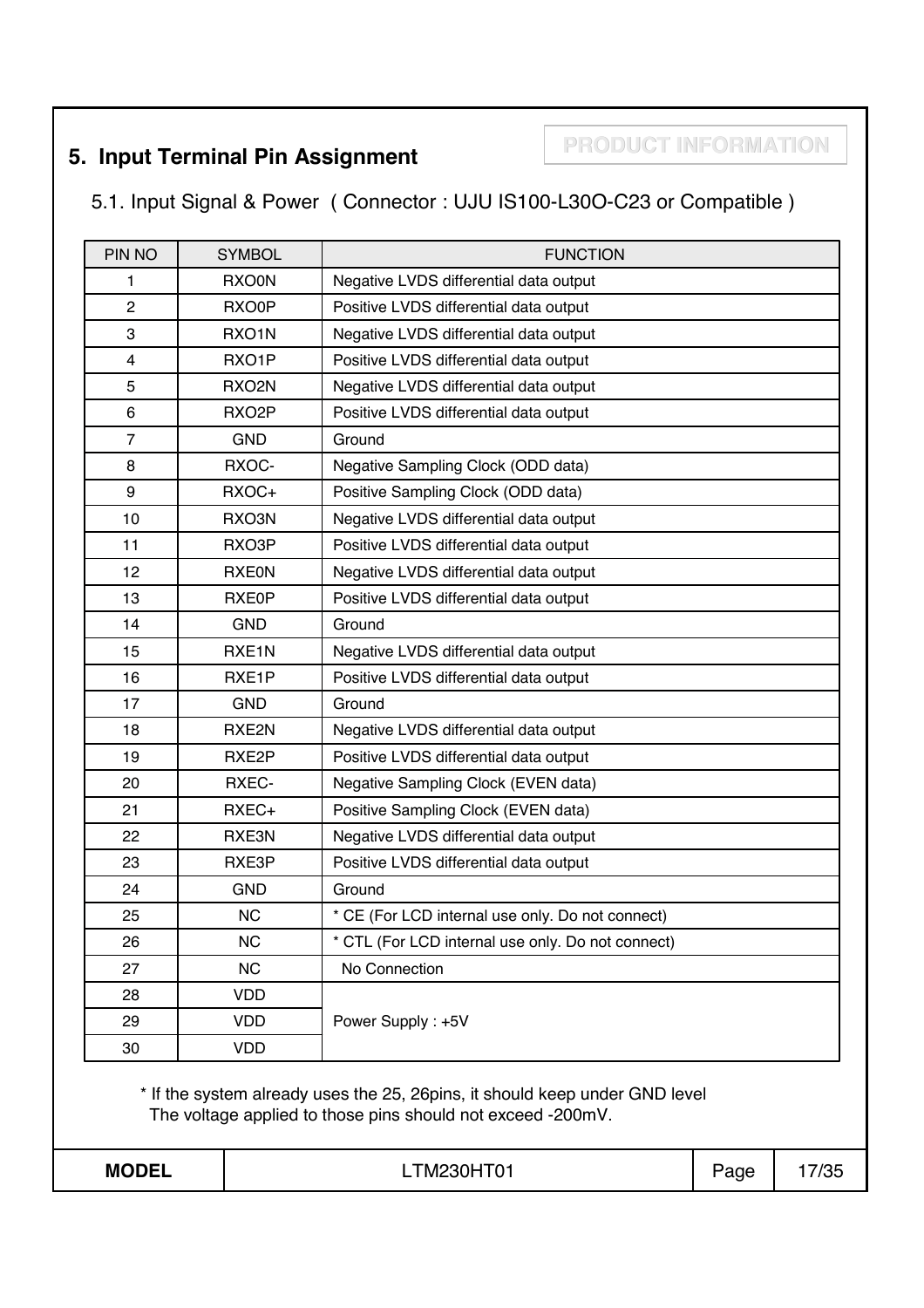|                                                                                                                                                                                                                              |                                              | PRODUCT INFORMATION |      |       |  |  |
|------------------------------------------------------------------------------------------------------------------------------------------------------------------------------------------------------------------------------|----------------------------------------------|---------------------|------|-------|--|--|
|                                                                                                                                                                                                                              | Note) Pin number starts from Left side       |                     |      |       |  |  |
|                                                                                                                                                                                                                              | <b>PCB</b>                                   |                     |      |       |  |  |
|                                                                                                                                                                                                                              |                                              |                     |      |       |  |  |
|                                                                                                                                                                                                                              | Pin No. 1                                    | <b>Pin No. 30</b>   |      |       |  |  |
|                                                                                                                                                                                                                              |                                              |                     |      |       |  |  |
|                                                                                                                                                                                                                              | #1<br><u> 888888888888888888888888888888</u> | #30<br>П            |      |       |  |  |
|                                                                                                                                                                                                                              | UJU IS100-L30O-C23 or Compatible             |                     |      |       |  |  |
|                                                                                                                                                                                                                              | $\#1$<br>Е                                   | #30                 |      |       |  |  |
|                                                                                                                                                                                                                              | Fig. Connector diagram                       |                     |      |       |  |  |
|                                                                                                                                                                                                                              |                                              |                     |      |       |  |  |
| a. All GND pins should be connected together and also be connected to the<br>LCD's metal chassis.<br>b. All power input pins should be connected together.<br>c. All NC pins should be separated from other signal or power. |                                              |                     |      |       |  |  |
|                                                                                                                                                                                                                              |                                              |                     |      |       |  |  |
|                                                                                                                                                                                                                              |                                              |                     |      |       |  |  |
|                                                                                                                                                                                                                              |                                              |                     |      |       |  |  |
| <b>MODEL</b>                                                                                                                                                                                                                 | LTM230HT01                                   |                     | Page | 18/35 |  |  |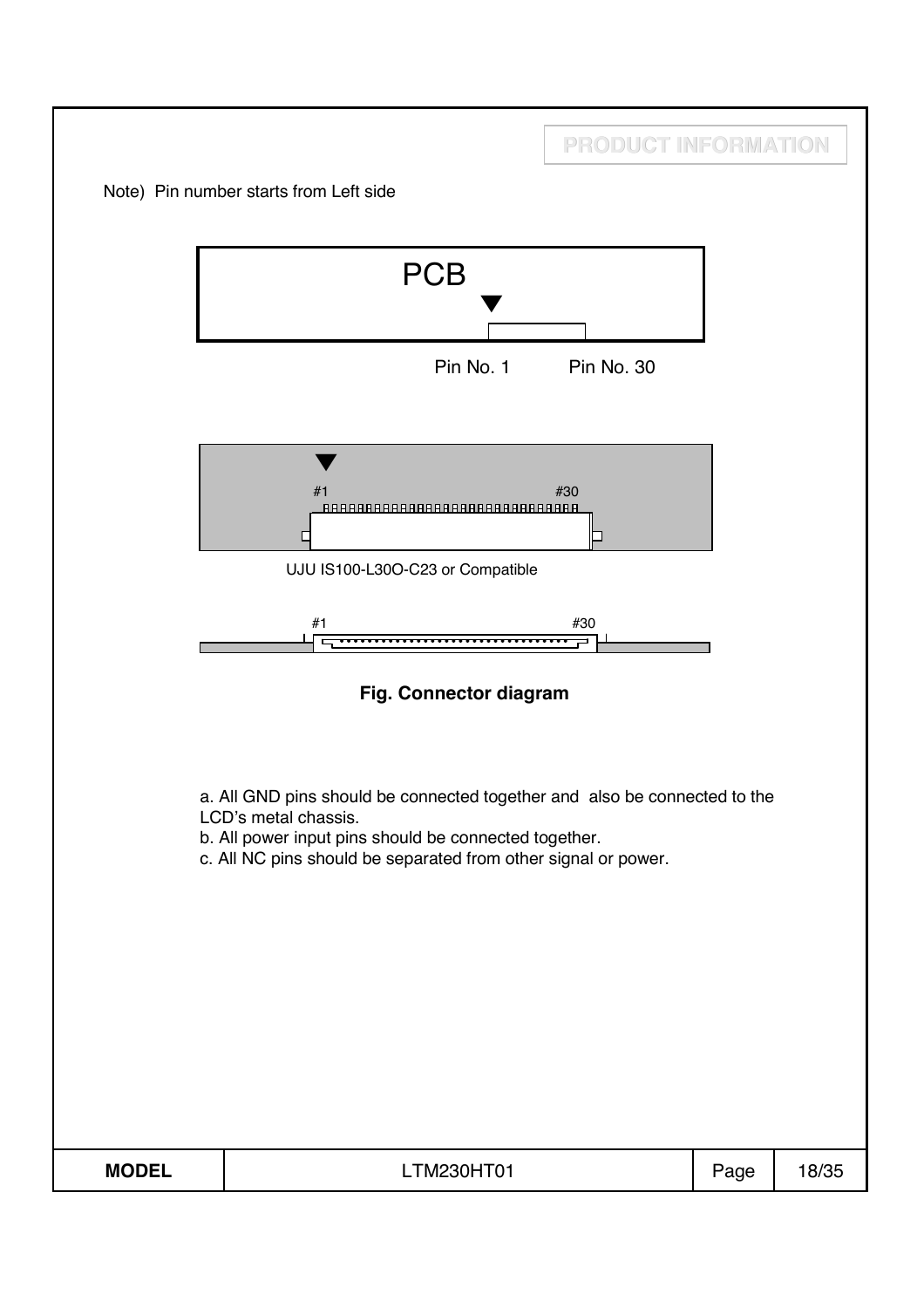

# 5.2 LVDS Interface (1)

5.2.1 Odd Pixel Data (1st pixel data)

| LVDS Transmitter (DS90C383, DS90C385) Signal Interface |                    |                 |                            |                    |                                    |                                    |
|--------------------------------------------------------|--------------------|-----------------|----------------------------|--------------------|------------------------------------|------------------------------------|
|                                                        | Device Input Pin   |                 | Device Input Signal        | Output<br>Signal   | To LTM230HT01<br>Interface (CN101) |                                    |
| <b>No</b>                                              | Symbol             | Symbol          | Function                   |                    | Terminal                           | Symbol                             |
| 51                                                     | <b>TXINO</b>       | RO <sub>0</sub> | Red Odd Pixel Data (LSB)   |                    |                                    |                                    |
| 52                                                     | <b>TXIN1</b>       | RO <sub>1</sub> | Red Odd Pixel Data         |                    |                                    |                                    |
| 54                                                     | TXIN <sub>2</sub>  | RO <sub>2</sub> | Red Odd Pixel Data         | TXOUT0-<br>TXOUT0+ | No. 1<br>No. 2                     | <b>RXO0-</b><br><b>RXO0+</b>       |
| 55                                                     | TXIN3              | RO <sub>3</sub> | Red Odd Pixel Data         |                    |                                    |                                    |
| 56                                                     | TXIN4              | RO <sub>4</sub> | Red Odd Pixel Data         |                    |                                    |                                    |
| $\mathbf{2}$                                           | TXIN <sub>5</sub>  | RO <sub>7</sub> | Red Odd Pixel Data (MSB)   | TXOUT3-<br>TXOUT3+ | No. 10<br>No. 11                   | RXO <sub>3</sub> -<br><b>RXO3+</b> |
| 3                                                      | TXIN6              | RO <sub>5</sub> | Red Odd Pixel Data         | TXOUT0-            | No. 1                              | RXO0-                              |
| 4                                                      | TXIN7              | GO <sub>0</sub> | Green Odd Pixel Data (LSB) | TXOUT0+            | No. 2                              | <b>RXO0+</b>                       |
| 6                                                      | TXIN <sub>8</sub>  | GO <sub>1</sub> | Green Odd Pixel Data       | TXOUT1-            | No. 3<br>No. 4                     | RXO1-                              |
| $\overline{7}$                                         | TXIN9              | GO <sub>2</sub> | Green Odd Pixel Data       | TXOUT1+            |                                    | <b>RXO1+</b>                       |
| 8                                                      | TXIN10             | GO <sub>6</sub> | Green Odd Pixel Data       | TXOUT3-            | No. 10<br>No. 11                   | <b>RXO3-</b>                       |
| 10                                                     | TXIN11             | GO7             | Green Odd Pixel Data (MSB) | TXOUT3+            |                                    | <b>RXO3+</b>                       |
| 11                                                     | TXIN12             | GO <sub>3</sub> | Green Odd Pixel Data       |                    | No. 3<br>No. 4                     |                                    |
| 12                                                     | TXIN <sub>13</sub> | GO <sub>4</sub> | Green Odd Pixel Data       | TXOUT1-            |                                    | <b>RXO1-</b>                       |
| 14                                                     | TXIN14             | GO <sub>5</sub> | Green Odd Pixel Data       | TXOUT1+            |                                    | <b>RXO1+</b>                       |
| 15                                                     | TXIN15             | BO <sub>0</sub> | Blue Odd Pixel Data (LSB)  |                    |                                    |                                    |
| 16                                                     | TXIN16             | BO <sub>6</sub> | <b>Blue Odd Pixel Data</b> | TXOUT3-            | No. 10                             | RXO <sub>3</sub> -                 |
| 18                                                     | TXIN17             | BO <sub>7</sub> | Blue Odd Pixel Data (MSB)  | TXOUT3+            | No. 11                             | <b>RXO3+</b>                       |
| 19                                                     | TXIN18             | BO <sub>1</sub> | <b>Blue Odd Pixel Data</b> | TXOUT1-<br>TXOUT1+ | No. 3<br>No. 4                     | <b>RXO1-</b><br><b>RXO1+</b>       |
| 20                                                     | TXIN19             | BO <sub>2</sub> | <b>Blue Odd Pixel Data</b> |                    |                                    |                                    |
| 22                                                     | <b>TXIN20</b>      | BO <sub>3</sub> | <b>Blue Odd Pixel Data</b> | TXOUT2-            | No. 5                              | <b>RXO2-</b>                       |
| 23                                                     | TXIN21             | BO <sub>4</sub> | <b>Blue Odd Pixel Data</b> | TXOUT2+            | No. 6                              | <b>RXO2+</b>                       |
| 24                                                     | TXIN22             | BO <sub>5</sub> | <b>Blue Odd Pixel Data</b> |                    |                                    |                                    |
| 50                                                     | TXIN27             | RO <sub>6</sub> | Red Odd Pixel Data         | TXOUT3-<br>TXOUT3+ | No. 10<br>No. 11                   | RXO <sub>3</sub> -<br><b>RXO3+</b> |
|                                                        |                    |                 |                            |                    |                                    |                                    |
| <b>MODEL</b><br>LTM230HT01<br>Page                     |                    |                 |                            | 19/35              |                                    |                                    |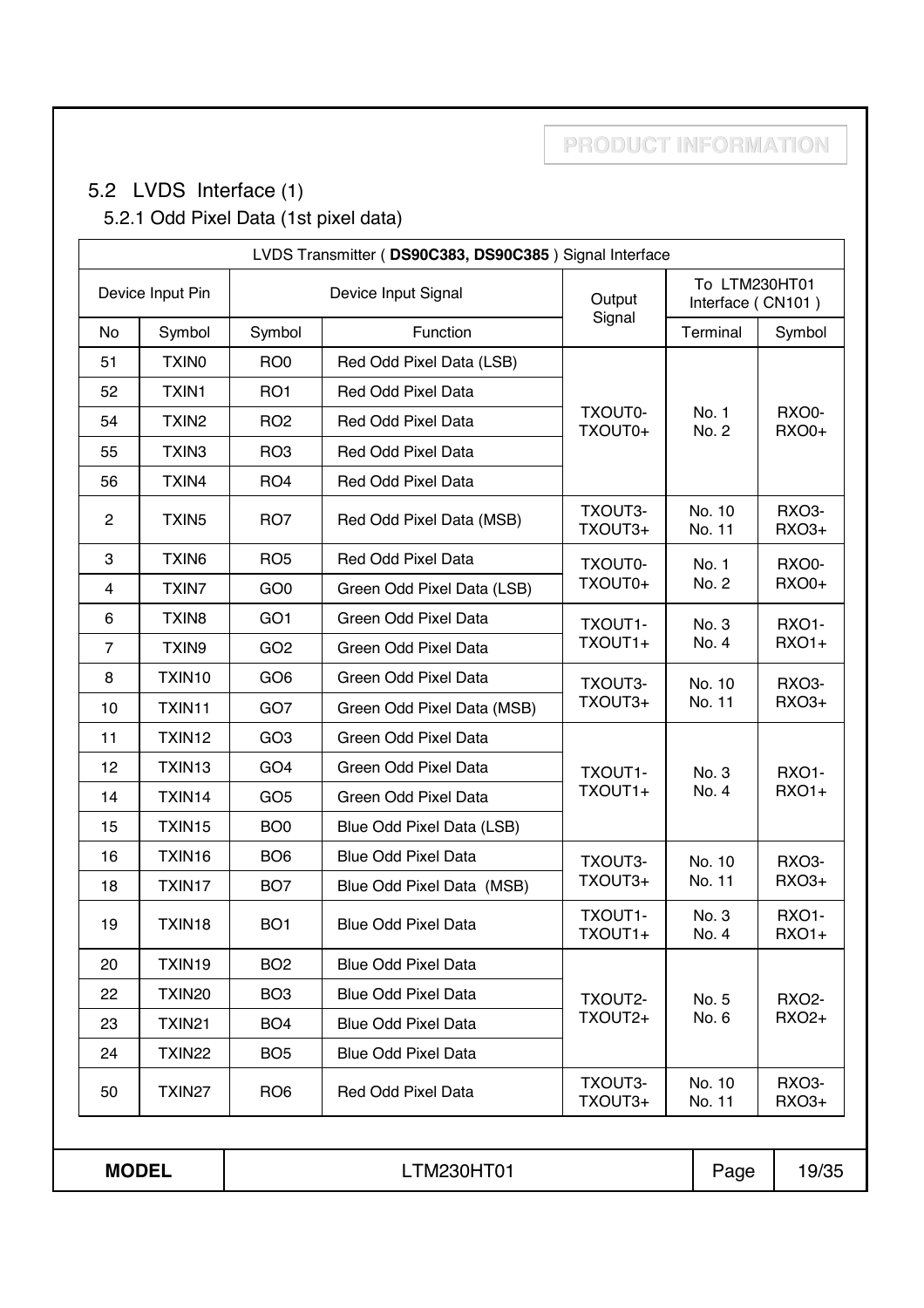## 5.2.2 Even Pixel Data (2nd pixel data)

| LVDS Transmitter (DS90C383, DS90C385) Signal Interface |                    |                 |                             |                                        |                                    |  |                    |
|--------------------------------------------------------|--------------------|-----------------|-----------------------------|----------------------------------------|------------------------------------|--|--------------------|
|                                                        | Device Input Pin   |                 | Device Input Signal         | Output<br>Signal                       | To LTM230HT01<br>Interface (CN101) |  |                    |
| No                                                     | Symbol             | Symbol          | Function                    |                                        | Terminal                           |  | Symbol             |
| 51                                                     | <b>TXINO</b>       | RE <sub>0</sub> | Red Even Pixel Data (LSB)   |                                        |                                    |  |                    |
| 52                                                     | <b>TXIN1</b>       | RE <sub>1</sub> | <b>Red Even Pixel Data</b>  |                                        |                                    |  |                    |
| 54                                                     | TXIN <sub>2</sub>  | RE <sub>2</sub> | <b>Red Even Pixel Data</b>  | TXOUT0-<br>TXOUT0+                     | No. 12<br>No. 13                   |  | RXE0-<br>$RXE0+$   |
| 55                                                     | TXIN3              | RE3             | <b>Red Even Pixel Data</b>  |                                        |                                    |  |                    |
| 56                                                     | TXIN4              | RE4             | Red Even Pixel Data         |                                        |                                    |  |                    |
| $\overline{c}$                                         | TXIN <sub>5</sub>  | RE7             | Red Even Pixel Data (MSB)   | TXOUT3-<br>TXOUT3+                     | No. 22<br>No. 23                   |  | RXE3-<br>$RXE3+$   |
| 3                                                      | TXIN6              | RE <sub>5</sub> | <b>Red Even Pixel Data</b>  | TXOUT0-                                | No. 12                             |  | RXE0-              |
| $\overline{\mathbf{4}}$                                | <b>TXIN7</b>       | GE <sub>0</sub> | Green Even Pixel Data (LSB) | TXOUT0+                                | No. 13                             |  | RXE0+              |
| 6                                                      | TXIN8              | GE <sub>1</sub> | Green Even Pixel Data       | TXOUT1-                                | No. 15                             |  | RXE1-              |
| $\overline{7}$                                         | TXIN9              | GE <sub>2</sub> | Green Even Pixel Data       | TXOUT1+                                | No. 16                             |  | $RXE1+$            |
| 8                                                      | TXIN10             | GE <sub>6</sub> | Green Even Pixel Data       | TXOUT3-                                | No. 22                             |  | RXE3-              |
| 10                                                     | TXIN11             | GE7             | Green Even Pixel Data (MSB) | TXOUT3+                                | No. 23                             |  | RXE3+              |
| 11                                                     | TXIN12             | GE <sub>3</sub> | Green Even Pixel Data       |                                        | No. 15<br>No. 16                   |  |                    |
| 12                                                     | TXIN <sub>13</sub> | GE4             | Green Even Pixel Data       | TXOUT1-                                |                                    |  | RXE <sub>1</sub> - |
| 14                                                     | TXIN14             | GE <sub>5</sub> | Green Even Pixel Data       | TXOUT1+                                |                                    |  | $RXE1+$            |
| 15                                                     | TXIN15             | BE <sub>0</sub> | Blue Even Pixel Data (LSB)  |                                        |                                    |  |                    |
| 16                                                     | TXIN16             | BE <sub>6</sub> | <b>Blue Even Pixel Data</b> | TXOUT3-                                | No. 22                             |  | RXE3-              |
| 18                                                     | TXIN17             | BE7             | Blue Even Pixel Data (MSB)  | TXOUT3+                                | No. 23                             |  | $RXE3+$            |
| 19                                                     | TXIN18             | BE <sub>1</sub> | <b>Blue Even Pixel Data</b> | TXOUT1-<br>TXOUT1+                     | No. 15<br>No. 16                   |  | RXE1-<br>$RXE1+$   |
| 20                                                     | TXIN19             | BE <sub>2</sub> | <b>Blue Even Pixel Data</b> |                                        |                                    |  |                    |
| 22                                                     | TXIN20             | BE3             | <b>Blue Even Pixel Data</b> | TXOUT2-                                | No. 18                             |  | RXE2-              |
| 23                                                     | TXIN21             | BE4             | <b>Blue Even Pixel Data</b> | TXOUT2+                                | No. 19                             |  | RXE <sub>2+</sub>  |
| 24                                                     | <b>TXIN22</b>      | BE <sub>5</sub> | <b>Blue Even Pixel Data</b> |                                        |                                    |  |                    |
| 50                                                     | TXIN27             | RE <sub>6</sub> | <b>Red Even Pixel Data</b>  | TXOUT3-<br>No. 22<br>TXOUT3+<br>No. 23 |                                    |  | RXE3-<br>RXE3+     |
|                                                        |                    |                 |                             |                                        |                                    |  |                    |
| <b>MODEL</b><br>LTM230HT01<br>Page                     |                    |                 | 20/35                       |                                        |                                    |  |                    |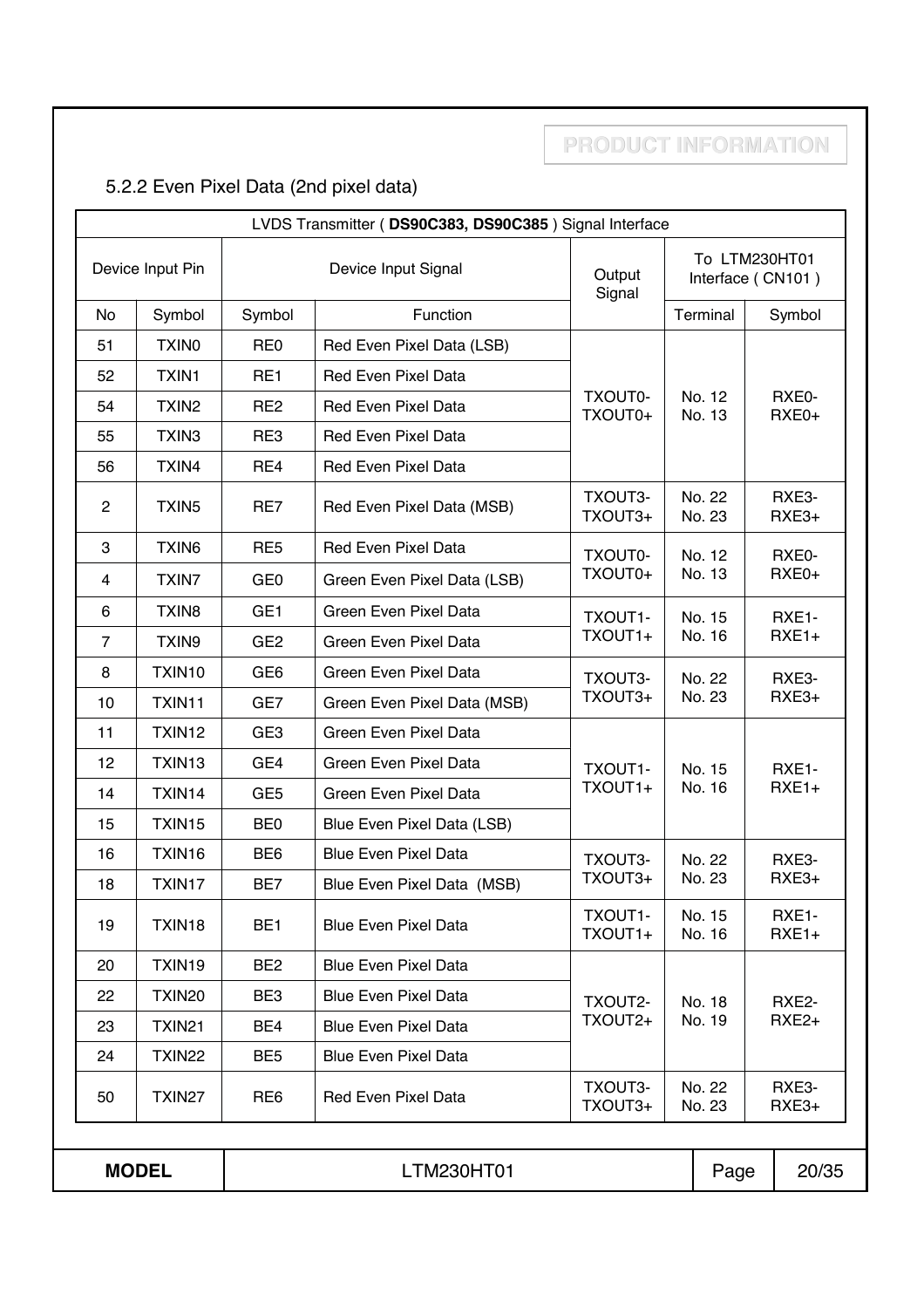# 5.2 LVDS Interface (2)

5.2.3 Odd Pixel Data (1st pixel data)

| Device Input Pin<br>Device Input Signal<br>Output<br>Signal<br>No<br>Symbol<br>Symbol<br>Function<br>RO <sub>0</sub><br>R <sub>10</sub><br>Red Odd Pixel Data (LSB)<br>10<br>RO <sub>1</sub><br>9<br>R <sub>11</sub><br>Red Odd Pixel Data<br>A0M<br>R <sub>12</sub><br>RO <sub>2</sub><br><b>Red Odd Pixel Data</b><br>8<br>A0P<br>$\overline{7}$<br>R <sub>13</sub><br>RO <sub>3</sub><br>Red Odd Pixel Data<br>R <sub>14</sub><br>RO <sub>4</sub><br>Red Odd Pixel Data<br>6<br>A3M<br>RO <sub>7</sub><br>3<br>R <sub>17</sub><br>Red Odd Pixel Data (MSB)<br>A <sub>3</sub> P<br>RO <sub>5</sub><br>5<br>R <sub>15</sub><br>Red Odd Pixel Data<br>A0M<br>A0P<br>G <sub>10</sub><br>GO <sub>0</sub><br>2<br>Green Odd Pixel Data (LSB)<br>1<br>G11<br>GO <sub>1</sub><br>Green Odd Pixel Data<br>A1M<br>A <sub>1</sub> P<br>G <sub>12</sub><br>GO <sub>2</sub><br>Green Odd Pixel Data<br>100<br>G16<br>GO <sub>6</sub><br>Green Odd Pixel Data<br>94<br>A3M<br>A3P<br>GO7<br>93<br>G17<br>Green Odd Pixel Data (MSB) | Terminal         | To LTM230HT01<br>Interface (CN101) |  |
|--------------------------------------------------------------------------------------------------------------------------------------------------------------------------------------------------------------------------------------------------------------------------------------------------------------------------------------------------------------------------------------------------------------------------------------------------------------------------------------------------------------------------------------------------------------------------------------------------------------------------------------------------------------------------------------------------------------------------------------------------------------------------------------------------------------------------------------------------------------------------------------------------------------------------------------------------------------------------------------------------------------------------|------------------|------------------------------------|--|
|                                                                                                                                                                                                                                                                                                                                                                                                                                                                                                                                                                                                                                                                                                                                                                                                                                                                                                                                                                                                                          |                  |                                    |  |
|                                                                                                                                                                                                                                                                                                                                                                                                                                                                                                                                                                                                                                                                                                                                                                                                                                                                                                                                                                                                                          |                  | Symbol                             |  |
|                                                                                                                                                                                                                                                                                                                                                                                                                                                                                                                                                                                                                                                                                                                                                                                                                                                                                                                                                                                                                          |                  |                                    |  |
|                                                                                                                                                                                                                                                                                                                                                                                                                                                                                                                                                                                                                                                                                                                                                                                                                                                                                                                                                                                                                          |                  |                                    |  |
|                                                                                                                                                                                                                                                                                                                                                                                                                                                                                                                                                                                                                                                                                                                                                                                                                                                                                                                                                                                                                          | No. 1<br>No. 2   | RXO0-<br><b>RXO0+</b>              |  |
|                                                                                                                                                                                                                                                                                                                                                                                                                                                                                                                                                                                                                                                                                                                                                                                                                                                                                                                                                                                                                          |                  |                                    |  |
|                                                                                                                                                                                                                                                                                                                                                                                                                                                                                                                                                                                                                                                                                                                                                                                                                                                                                                                                                                                                                          |                  |                                    |  |
|                                                                                                                                                                                                                                                                                                                                                                                                                                                                                                                                                                                                                                                                                                                                                                                                                                                                                                                                                                                                                          | No. 10<br>No. 11 | <b>RXO3-</b><br><b>RXO3+</b>       |  |
|                                                                                                                                                                                                                                                                                                                                                                                                                                                                                                                                                                                                                                                                                                                                                                                                                                                                                                                                                                                                                          | No. 1            | RXO0-                              |  |
|                                                                                                                                                                                                                                                                                                                                                                                                                                                                                                                                                                                                                                                                                                                                                                                                                                                                                                                                                                                                                          | No. 2            | <b>RXO0+</b>                       |  |
|                                                                                                                                                                                                                                                                                                                                                                                                                                                                                                                                                                                                                                                                                                                                                                                                                                                                                                                                                                                                                          | No. 3            | <b>RXO1-</b>                       |  |
|                                                                                                                                                                                                                                                                                                                                                                                                                                                                                                                                                                                                                                                                                                                                                                                                                                                                                                                                                                                                                          | No. 4            | <b>RXO1+</b>                       |  |
|                                                                                                                                                                                                                                                                                                                                                                                                                                                                                                                                                                                                                                                                                                                                                                                                                                                                                                                                                                                                                          | No. 10           | RXO <sub>3</sub> -                 |  |
|                                                                                                                                                                                                                                                                                                                                                                                                                                                                                                                                                                                                                                                                                                                                                                                                                                                                                                                                                                                                                          | No. 11           | <b>RXO3+</b>                       |  |
| 99<br>G <sub>13</sub><br>GO <sub>3</sub><br>Green Odd Pixel Data                                                                                                                                                                                                                                                                                                                                                                                                                                                                                                                                                                                                                                                                                                                                                                                                                                                                                                                                                         |                  |                                    |  |
| GO <sub>4</sub><br>G14<br>96<br>Green Odd Pixel Data<br>A <sub>1</sub> M                                                                                                                                                                                                                                                                                                                                                                                                                                                                                                                                                                                                                                                                                                                                                                                                                                                                                                                                                 | No. 3            | <b>RXO1-</b><br><b>RXO1+</b>       |  |
| A <sub>1</sub> P<br>G <sub>15</sub><br>GO <sub>5</sub><br>Green Odd Pixel Data<br>95                                                                                                                                                                                                                                                                                                                                                                                                                                                                                                                                                                                                                                                                                                                                                                                                                                                                                                                                     | No. 4            |                                    |  |
| <b>B10</b><br>BO <sub>0</sub><br>92<br>Blue Odd Pixel Data (LSB)                                                                                                                                                                                                                                                                                                                                                                                                                                                                                                                                                                                                                                                                                                                                                                                                                                                                                                                                                         |                  |                                    |  |
| BO <sub>6</sub><br><b>B16</b><br><b>Blue Odd Pixel Data</b><br>86<br>A3M                                                                                                                                                                                                                                                                                                                                                                                                                                                                                                                                                                                                                                                                                                                                                                                                                                                                                                                                                 | No. 10           | RXO <sub>3</sub> -                 |  |
| A3P<br><b>B17</b><br>BO <sub>7</sub><br>85<br>Blue Odd Pixel Data (MSB)                                                                                                                                                                                                                                                                                                                                                                                                                                                                                                                                                                                                                                                                                                                                                                                                                                                                                                                                                  | No. 11           | <b>RXO3+</b>                       |  |
| A <sub>1</sub> M<br>BO <sub>1</sub><br>91<br><b>B11</b><br><b>Blue Odd Pixel Data</b><br>A <sub>1</sub> P                                                                                                                                                                                                                                                                                                                                                                                                                                                                                                                                                                                                                                                                                                                                                                                                                                                                                                                | No. 3<br>No. 4   | <b>RXO1-</b><br><b>RXO1+</b>       |  |
| BO <sub>2</sub><br>90<br><b>B12</b><br><b>Blue Odd Pixel Data</b>                                                                                                                                                                                                                                                                                                                                                                                                                                                                                                                                                                                                                                                                                                                                                                                                                                                                                                                                                        |                  |                                    |  |
| BO <sub>3</sub><br>89<br><b>B13</b><br><b>Blue Odd Pixel Data</b><br>A <sub>2</sub> M                                                                                                                                                                                                                                                                                                                                                                                                                                                                                                                                                                                                                                                                                                                                                                                                                                                                                                                                    | No. 5            | <b>RXO2-</b>                       |  |
| A <sub>2</sub> P<br>88<br>BO <sub>4</sub><br><b>Blue Odd Pixel Data</b><br><b>B14</b>                                                                                                                                                                                                                                                                                                                                                                                                                                                                                                                                                                                                                                                                                                                                                                                                                                                                                                                                    | No. 6            | <b>RXO2+</b>                       |  |
| BO <sub>5</sub><br>87<br><b>B15</b><br><b>Blue Odd Pixel Data</b>                                                                                                                                                                                                                                                                                                                                                                                                                                                                                                                                                                                                                                                                                                                                                                                                                                                                                                                                                        |                  |                                    |  |
| A3M<br>RO <sub>6</sub><br>R <sub>16</sub><br>Red Odd Pixel Data<br>4<br>A <sub>3</sub> P                                                                                                                                                                                                                                                                                                                                                                                                                                                                                                                                                                                                                                                                                                                                                                                                                                                                                                                                 | No. 10<br>No. 11 | RXO <sub>3</sub> -<br>RXO3+        |  |
| <b>MODEL</b><br>LTM230HT01                                                                                                                                                                                                                                                                                                                                                                                                                                                                                                                                                                                                                                                                                                                                                                                                                                                                                                                                                                                               |                  |                                    |  |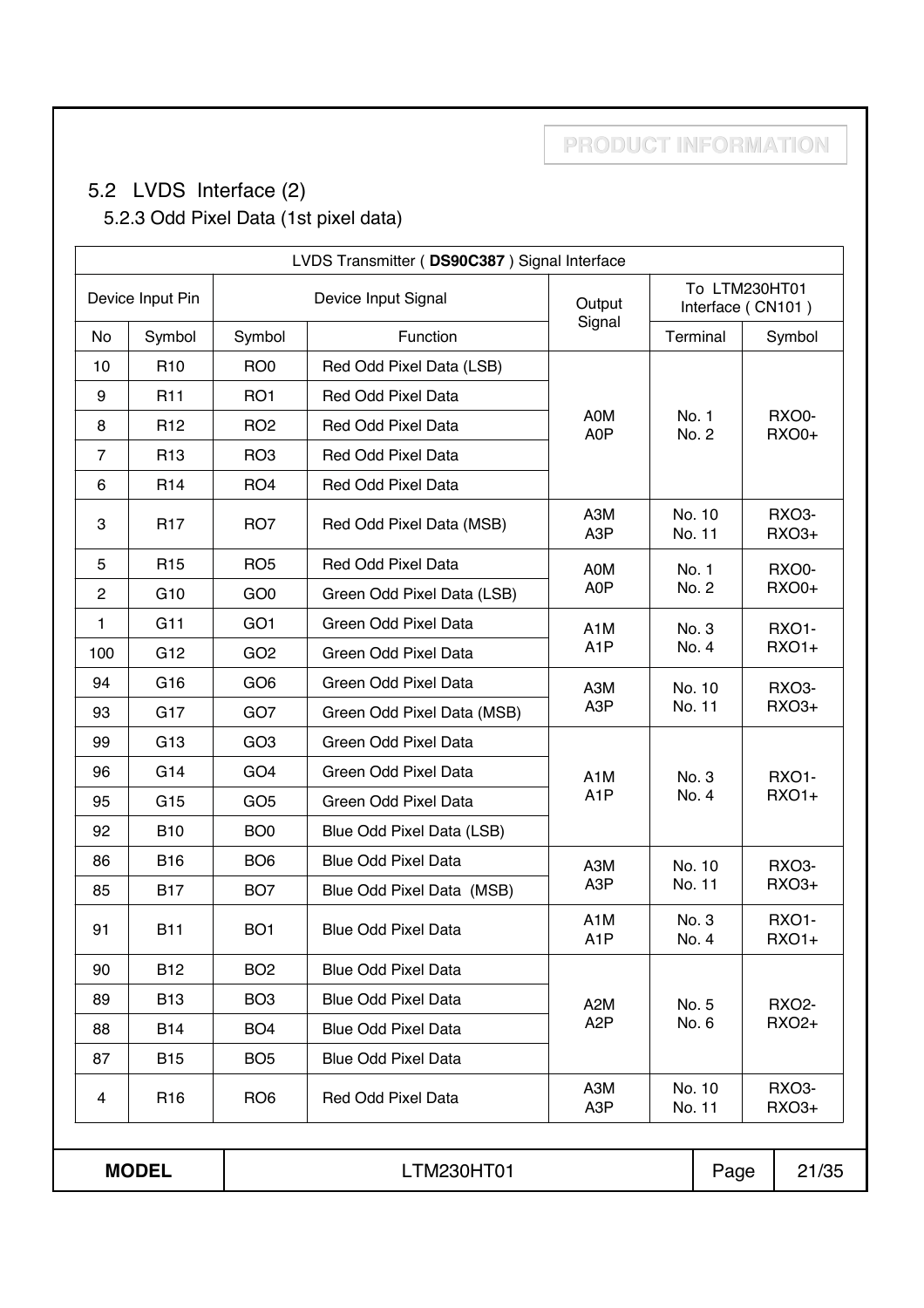## 5.2.4 Even Pixel Data (2nd pixel data)

| LVDS Transmitter (DS90C387) Signal Interface |                  |                 |                             |                         |                  |                                    |                   |
|----------------------------------------------|------------------|-----------------|-----------------------------|-------------------------|------------------|------------------------------------|-------------------|
|                                              | Device Input Pin |                 | Device Input Signal         | Output                  |                  | To LTM230HT01<br>Interface (CN101) |                   |
| No                                           | Symbol           | Symbol          | Function                    | Signal                  | Terminal         |                                    | Symbol            |
| 84                                           | R <sub>20</sub>  | RE <sub>0</sub> | Red Even Pixel Data (LSB)   |                         |                  |                                    |                   |
| 81                                           | R <sub>21</sub>  | RE1             | <b>Red Even Pixel Data</b>  |                         |                  |                                    |                   |
| 80                                           | R <sub>22</sub>  | RE <sub>2</sub> | <b>Red Even Pixel Data</b>  | A4M<br>A4P              | No. 12<br>No. 13 |                                    | RXE0-<br>RXE0+    |
| 79                                           | R <sub>23</sub>  | RE3             | <b>Red Even Pixel Data</b>  |                         |                  |                                    |                   |
| 78                                           | R <sub>24</sub>  | RE4             | Red Even Pixel Data         |                         |                  |                                    |                   |
| 75                                           | R <sub>27</sub>  | RE7             | Red Even Pixel Data (MSB)   | A7M<br>A7P              | No. 22<br>No. 23 |                                    | RXE3-<br>$RXE3+$  |
| 77                                           | R <sub>25</sub>  | RE <sub>5</sub> | <b>Red Even Pixel Data</b>  | A4M                     | No. 12           |                                    | RXE0-             |
| 74                                           | G <sub>20</sub>  | GE <sub>0</sub> | Green Even Pixel Data (LSB) | A4P                     | No. 13           |                                    | RXE0+             |
| 73                                           | G <sub>21</sub>  | GE <sub>1</sub> | Green Even Pixel Data       | A5M                     | No. 15           |                                    | RXE1-             |
| 72                                           | G <sub>22</sub>  | GE <sub>2</sub> | Green Even Pixel Data       | A <sub>5</sub> P        | No. 16           |                                    | $RXE1+$           |
| 66                                           | G <sub>26</sub>  | GE <sub>6</sub> | Green Even Pixel Data       | A7M                     | No. 22           |                                    | RXE3-             |
| 65                                           | G <sub>27</sub>  | GE7             | Green Even Pixel Data (MSB) | A7P                     | No. 23           |                                    | $RXE3+$           |
| 71                                           | G <sub>23</sub>  | GE3             | Green Even Pixel Data       |                         | No. 15<br>No. 16 |                                    |                   |
| 70                                           | G <sub>24</sub>  | GE4             | Green Even Pixel Data       | A5M                     |                  |                                    | RXE1-             |
| 69                                           | G <sub>25</sub>  | GE <sub>5</sub> | Green Even Pixel Data       | A <sub>5</sub> P        |                  |                                    | $RXE1+$           |
| 64                                           | <b>B20</b>       | BE <sub>0</sub> | Blue Even Pixel Data (LSB)  |                         |                  |                                    |                   |
| 58                                           | <b>B26</b>       | BE <sub>6</sub> | <b>Blue Even Pixel Data</b> | A7M                     | No. 22           |                                    | RXE3-             |
| 57                                           | <b>B27</b>       | BE7             | Blue Even Pixel Data (MSB)  | A7P                     | No. 23           |                                    | $RXE3+$           |
| 63                                           | <b>B21</b>       | BE <sub>1</sub> | <b>Blue Even Pixel Data</b> | A5M<br>A <sub>5</sub> P | No. 15<br>No. 16 |                                    | RXE1-<br>$RXE1+$  |
| 62                                           | <b>B22</b>       | BE <sub>2</sub> | <b>Blue Even Pixel Data</b> |                         |                  |                                    |                   |
| 61                                           | <b>B23</b>       | BE3             | <b>Blue Even Pixel Data</b> | A6M                     | No. 18           |                                    | RXE2-             |
| 60                                           | <b>B24</b>       | BE4             | <b>Blue Even Pixel Data</b> | A6P                     | No. 19           |                                    | RXE <sub>2+</sub> |
| 59                                           | <b>B25</b>       | BE <sub>5</sub> | <b>Blue Even Pixel Data</b> |                         |                  |                                    |                   |
| 76                                           | R <sub>26</sub>  | RE <sub>6</sub> | Red Even Pixel Data         | A7M<br>A7P              | No. 22<br>No. 23 |                                    | RXE3-<br>RXE3+    |
|                                              |                  |                 |                             |                         |                  |                                    |                   |
| <b>MODEL</b><br>LTM230HT01                   |                  |                 |                             |                         | Page             | 22/35                              |                   |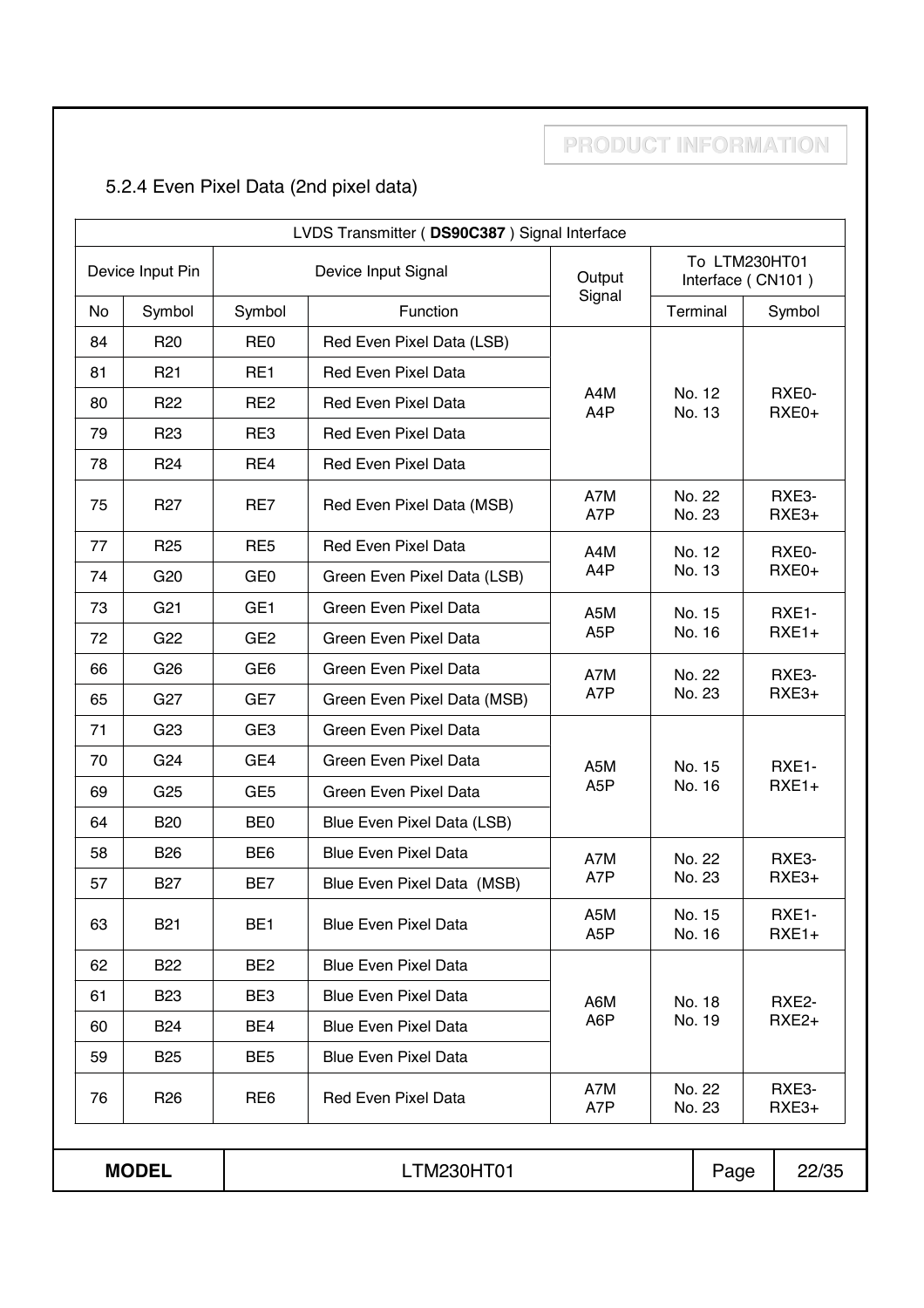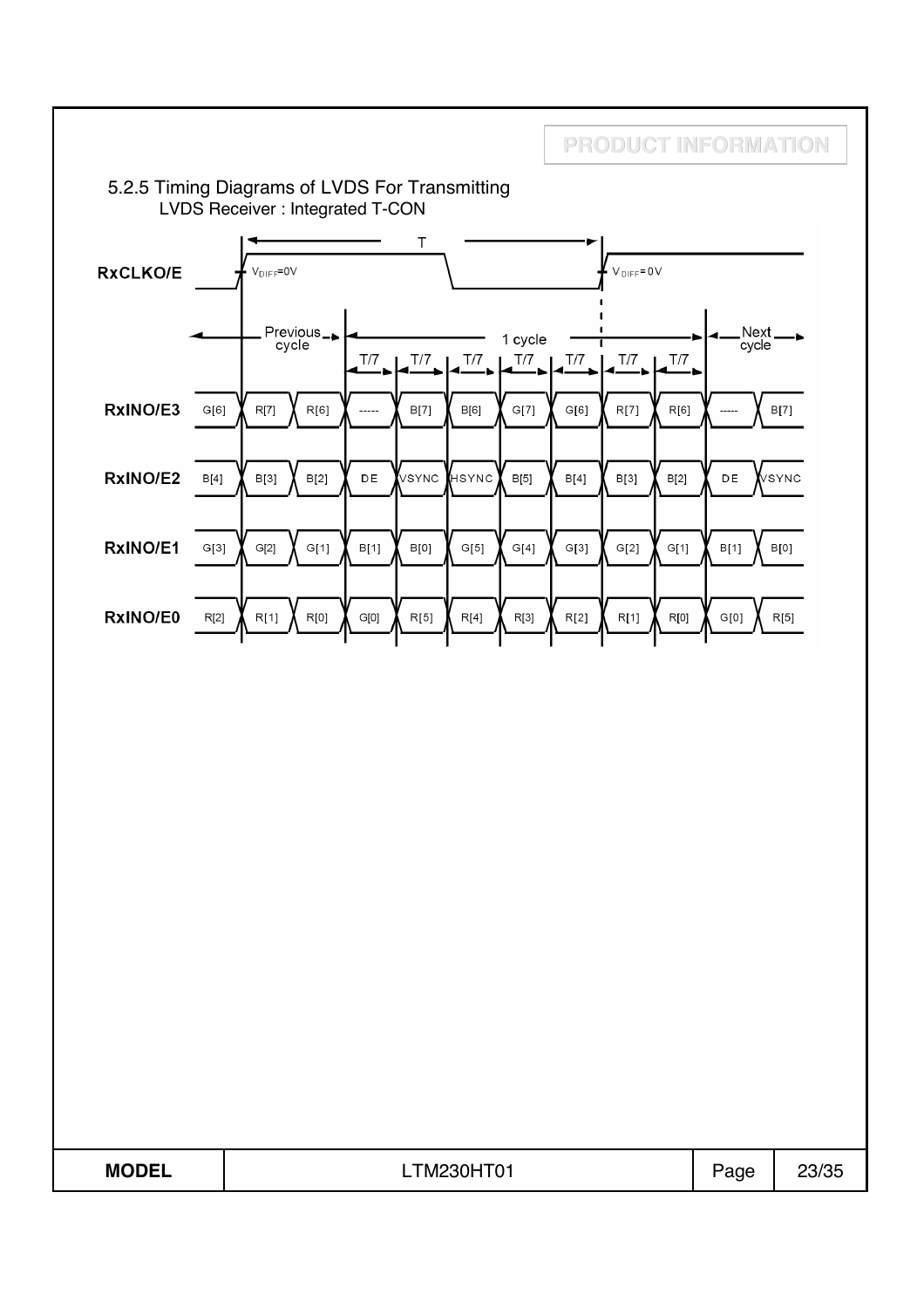# 5.3 Back Light Unit

|       | Pin No.                   | Input                      | Color       | Function            |  |
|-------|---------------------------|----------------------------|-------------|---------------------|--|
|       | 1                         | Hot1                       | <b>RED</b>  | <b>High Voltage</b> |  |
| Upper | $\overline{2}$            | Cold1                      | White       | Ground              |  |
|       | $\overline{\phantom{a}}$  |                            |             |                     |  |
|       | 3                         | Hot <sub>2</sub>           | <b>Blue</b> | <b>High Voltage</b> |  |
|       | 4                         | Cold <sub>2</sub>          | Gray        | Ground              |  |
|       | 1                         | Hot1                       | <b>RED</b>  | <b>High Voltage</b> |  |
|       | $\overline{2}$            | Cold1                      | White       | Ground              |  |
| Lower | ٠                         |                            |             |                     |  |
|       | 3                         | Hot <sub>2</sub>           | <b>Blue</b> | <b>High Voltage</b> |  |
|       | $\overline{4}$            | Cold <sub>2</sub>          | Gray        | Ground              |  |
|       | Connect<br>or<br>Part No. | <b>YEON-HO 35001HS-04L</b> |             |                     |  |

| <b>MODEL</b> | TM230HT01<br>1 I V I<br>טש∟יו<br>- | $\overline{\phantom{a}}$<br>'aqe<br>๋ | 10E<br>24/35 |
|--------------|------------------------------------|---------------------------------------|--------------|
|--------------|------------------------------------|---------------------------------------|--------------|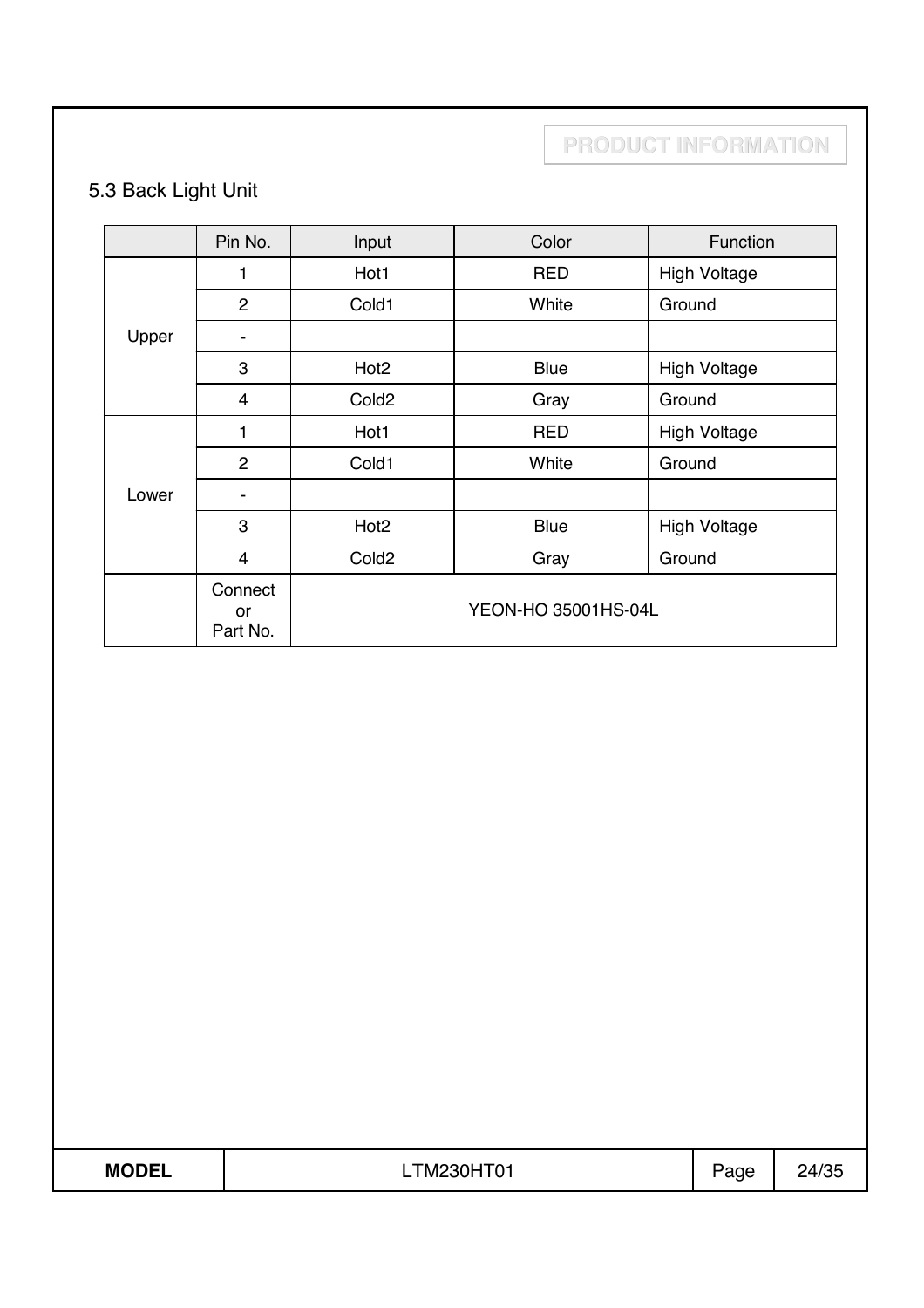## **MODEL** | LTM230HT01 | Page 25/35 BLUE 0 0 0 0 0 0 0 0 0 0 0 0 0 0 0 0 1 1 1 1 1 1 1 1 B255 0 0 0 0 0 0 0 0 0 0 0 0 0 0 0 0 0 1 1 1 1 1 1 1 B254 0 0 0 0 0 0 0 0 0 0 0 0 0 0 0 0 1 0 1 1 1 1 1 1 B253 : : : : : : : : : : : : : : : : : :  $B3\sim$ B252 : : : : : : : : : : : : : : : : : : 0 0 0 0 0 0 0 0 0 0 0 0 0 0 0 0 0 1 0 0 0 0 0 0 B2 0 0 0 0 0 0 0 0 0 0 0 0 0 0 0 0 1 0 0 0 0 0 0 0 B1 DARK  $\uparrow$ ↓ LIGHT BLACK 0 0 0 0 0 0 0 0 0 0 0 0 0 0 0 0 0 0 0 0 0 0 0 0 B0 GRAY SCALE OF BLUE GREEN 0 0 0 0 0 0 0 0 1 1 1 1 1 1 1 1 0 0 0 0 0 0 0 0 G255 0 0 0 0 0 0 0 0 0 1 1 1 1 1 1 1 0 0 0 0 0 0 0 0 G254 0 0 0 0 0 0 0 0 1 0 1 1 1 1 1 1 0 0 0 0 0 0 0 0 G253 : : : : : : : : : : : : : : : : : :  $G3\sim$ G<sub>252</sub> : : : : : : : : : : : : : : : : : : 0 0 0 0 0 0 0 0 0 1 0 0 0 0 0 0 0 0 0 0 0 0 0 0 G2 0 0 0 0 0 0 0 0 1 0 0 0 0 0 0 0 0 0 0 0 0 0 0 0 G1 DARK  $\uparrow$ ↓ LIGHT BLACK 0 0 0 0 0 0 0 0 0 0 0 0 0 0 0 0 0 0 0 0 0 0 0 0 G0 GRAY **SCALE** OF **GREEN** RED 1 1 1 1 1 1 1 1 0 0 0 0 0 0 0 0 0 0 0 0 0 0 0 0 R255 0 1 1 1 1 1 1 1 0 0 0 0 0 0 0 0 0 0 0 0 0 0 0 0 R254 1 0 1 1 1 1 1 1 0 0 0 0 0 0 0 0 0 0 0 0 0 0 0 0 R253 : : : : : : : : : : : : : : : : : :  $R3~$ R252 : : : : : : : : : : : : : : : : : : 0 1 0 0 0 0 0 0 0 0 0 0 0 0 0 0 0 0 0 0 0 0 0 0 R2 1 0 0 0 0 0 0 0 0 0 0 0 0 0 0 0 0 0 0 0 0 0 0 0 R1 DARK  $\uparrow$ ↓ LIGHT BLACK 0 0 0 0 0 0 0 0 0 0 0 0 0 0 0 0 0 0 0 0 0 0 0 0 R0 GRAY SCALE OF RED WHITE 1 1 1 1 1 1 1 1 1 1 1 1 1 1 1 1 1 1 1 1 1 1 1 1 - YELLOW 1 1 1 1 1 1 1 1 1 1 1 1 1 1 1 1 0 0 0 0 0 0 0 0 - MAGENTA 1 1 1 1 1 1 1 1 0 0 0 0 0 0 0 0 1 1 1 1 1 1 1 1 - RED 1 1 1 1 1 1 1 1 0 0 0 0 0 0 0 0 0 0 0 0 0 0 0 0 - CYAN 0 0 0 0 0 0 0 0 1 1 1 1 1 1 1 1 1 1 1 1 1 1 1 1 - GREEN 0 0 0 0 0 0 0 0 1 1 1 1 1 1 1 1 0 0 0 0 0 0 0 0 - BLUE 0 0 0 0 0 0 0 0 0 0 0 0 0 0 0 0 1 1 1 1 1 1 1 1 - BLACK 0 0 0 0 0 0 0 0 0 0 0 0 0 0 0 0 0 0 0 0 0 0 0 0 - **BASIC** COLOR R0 | R1 | R2 | R3 | R4 | R5 | R6 | R7 | G0 | G1 | G2 | G3 | G4 | G5 | G6 | G7 | B0 | B1 | B2 | B3 | B4 | B5 | B6 | B7 RED **GREEN** GREEN BLUE BLUE GRAY **SCALE** LEVEL DATA SIGNAL DISPLAY<br>(8bit) COLOR Note (1) Definition of Gray : Rn : Red Gray, Gn : Green Gray, Bn : Blue Gray (n = Gray level) Input Signal :  $0 =$  Low level voltage,  $1 =$  High level voltage

## 5.3 Input Signals, Basic Display Colors and Gray Scale of Each Color

**PRODUCT INFORMATION**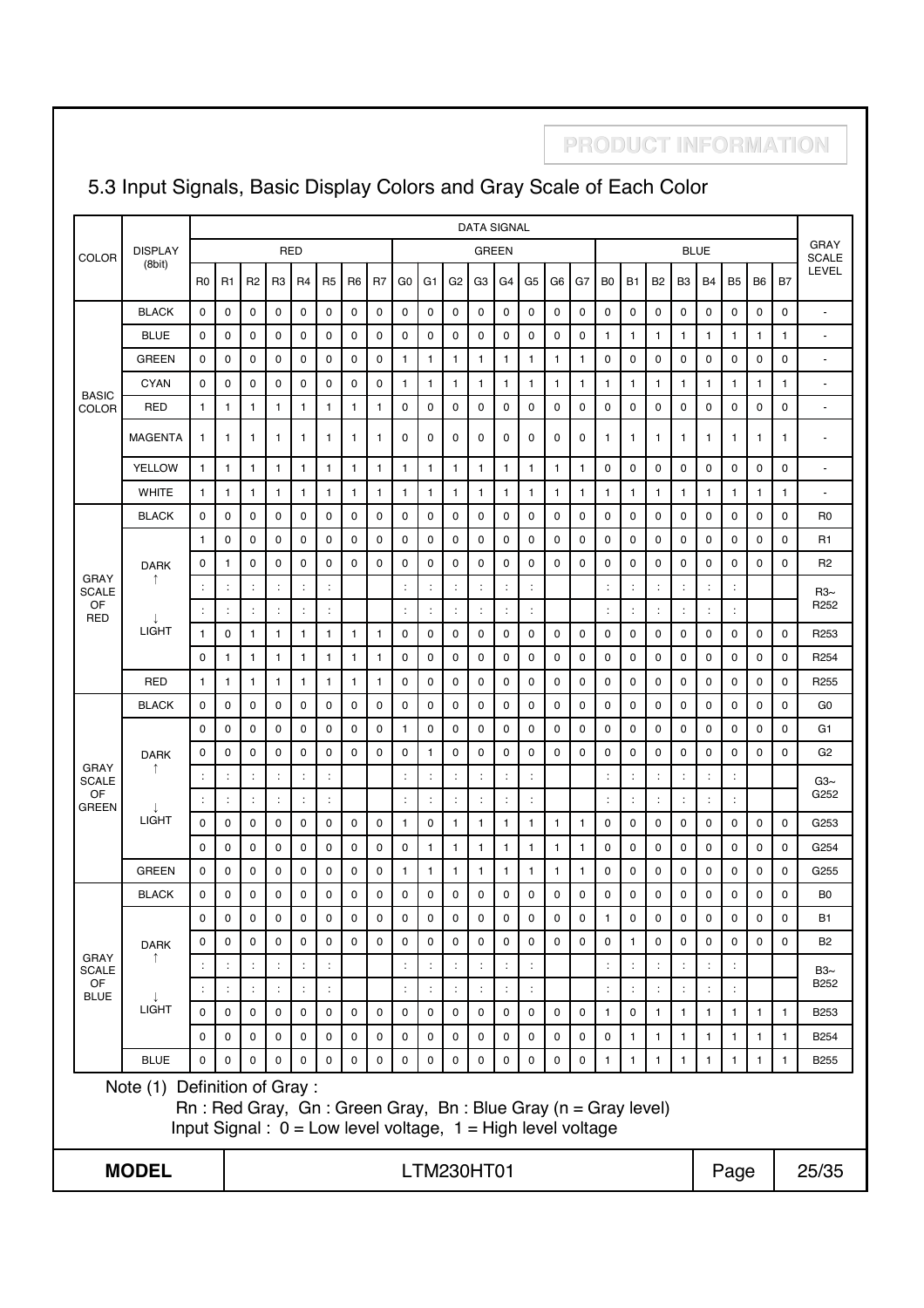## **6. Interface Timing**

6.1 Timing Parameters ( DE only mode )

| <b>SIGNAL</b>                     | <b>ITEM</b>                        | <b>SYMBOL</b>           | MIN. | TYP. | MAX. | Unit          | <b>NOTE</b>              |
|-----------------------------------|------------------------------------|-------------------------|------|------|------|---------------|--------------------------|
| <b>Clock</b>                      |                                    | $1/\text{T}_\text{C}$   | 56.4 | 67.3 | 83.0 | <b>MHz</b>    |                          |
| <b>Hsync</b>                      | Frequency                          | $F_H$                   | 54.2 | 66   | 83.8 | <b>kHz</b>    |                          |
| Vsync                             |                                    | $F_{V}$                 | 49   | 59.9 | 75.1 | <b>Hz</b>     |                          |
| Vertical<br><b>Display Term</b>   | Active<br><b>Display</b><br>Period | $T_{VD}$                | 1080 | 1080 | 1080 | Lines         | $\overline{\phantom{a}}$ |
|                                   | <b>Vertical Total</b>              | $T_{\rm v}$             | 1105 | 1111 | 1118 | Lines         |                          |
| Horizontal<br><b>Display Term</b> | Active<br>Display<br>Period        | ${\sf T}_{\sf HD}$      | 960  | 960  | 960  | <b>Clocks</b> | 2pixel/<br>clock         |
|                                   | Horizontal<br>Total                | $\mathsf{T}_\mathsf{H}$ | 990  | 1010 | 1040 | clocks        | 2pixel/<br>clock         |

Note (1) This product is DE only mode. The input of Hsync & Vsync signal does not have an effect on normal operation.

- (2) Test Point : TTL control signal and CLK at LVDS Tx input terminal in system
- $(3)$  Internal Vcc = 3.3V
- (4) Best operation clock frequency is 67.3 MHz (60Hz)
- (5) Clock frequency = Frame frequency x  $T_v(Typ)$  x  $T_H(Typ)$
- (6) Max, Min variation range is at main clock Typ value (69.3 MHz).

| <b>MODEI</b> | 'NЛ.<br>- | ~ |  |
|--------------|-----------|---|--|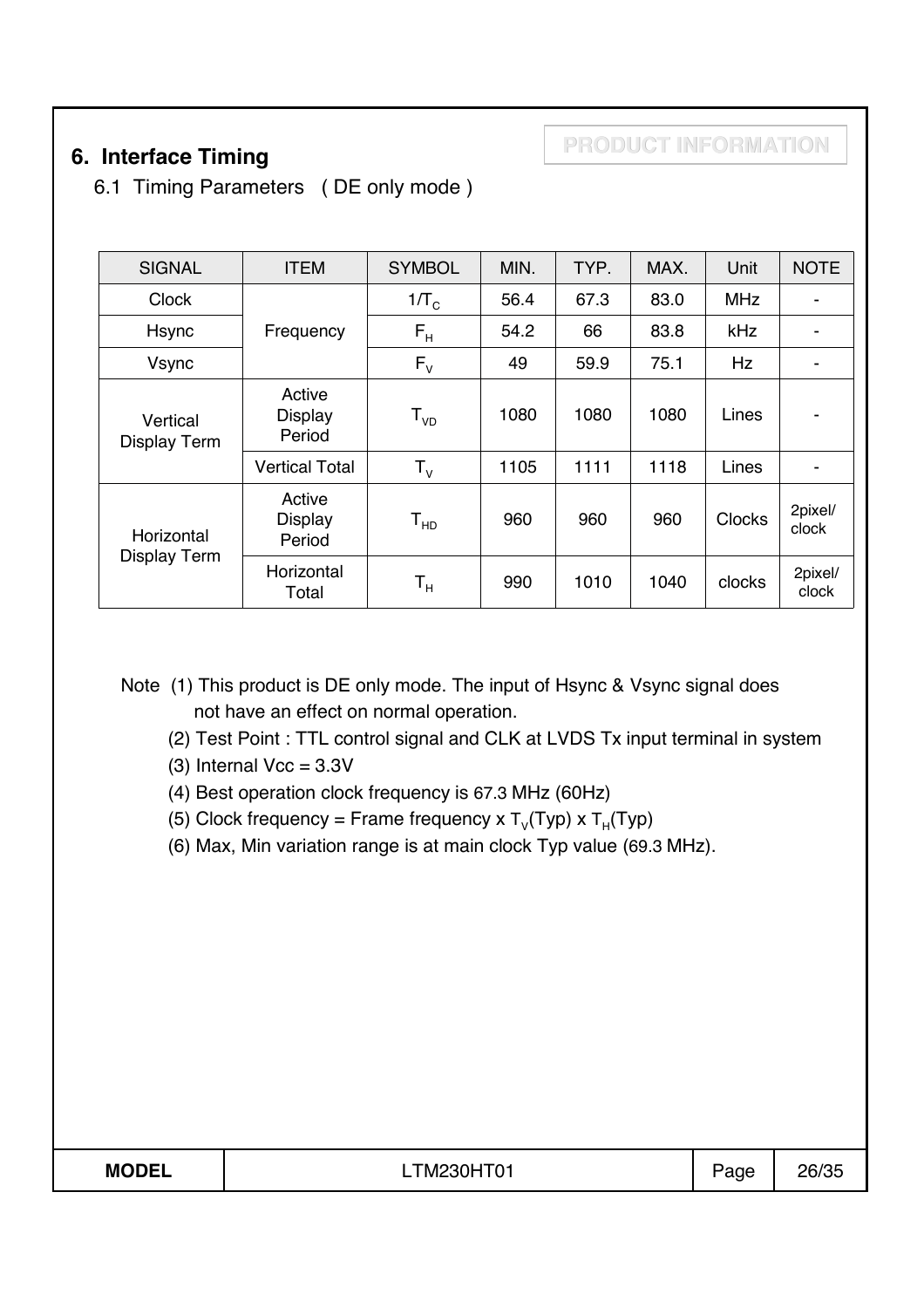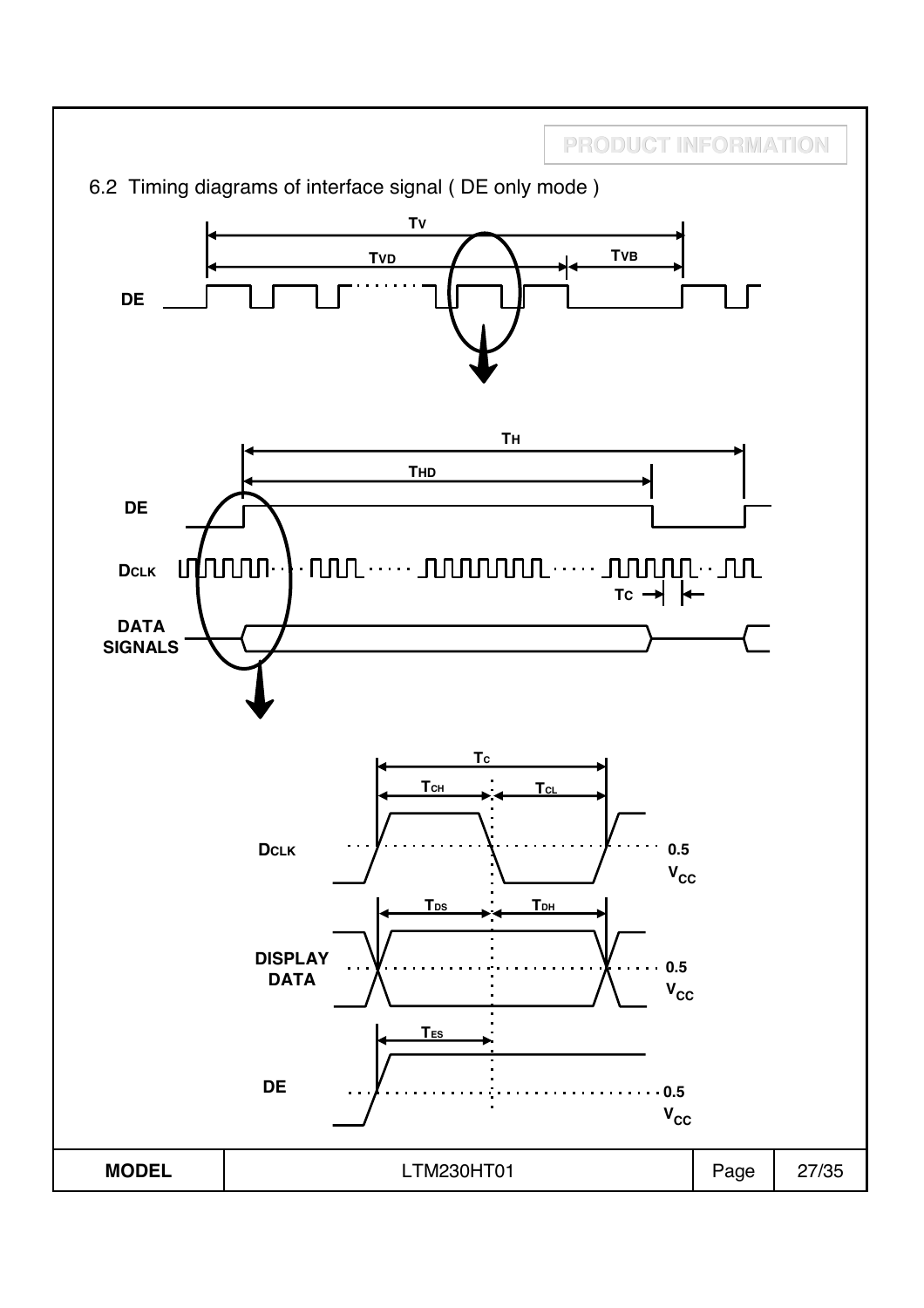## 6.3 Power ON/OFF Sequence

To prevent a latch-up or DC operation of the LCD Module, the power on/off sequence should be as the diagram below.

**PRODUCT INFORMATION**

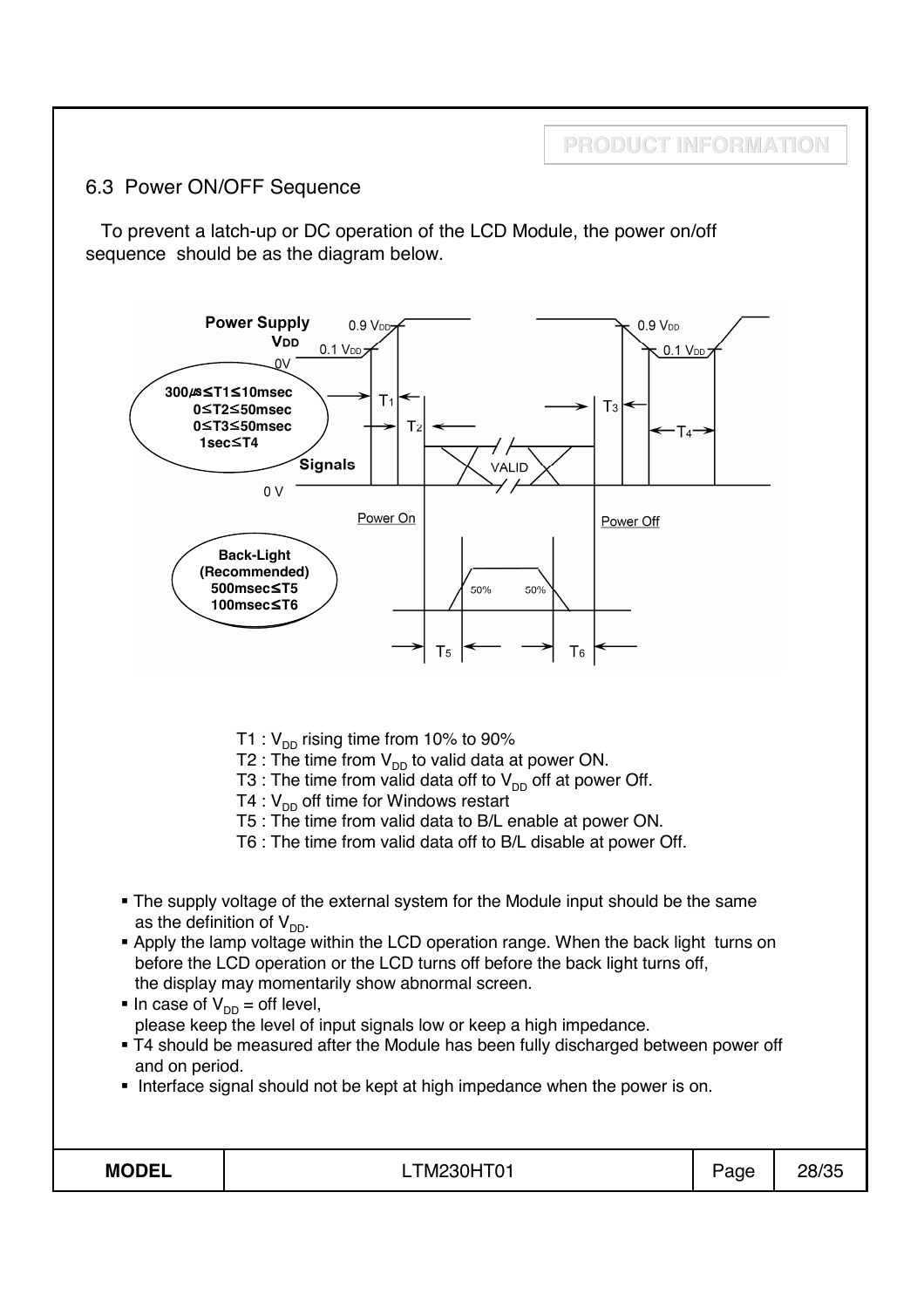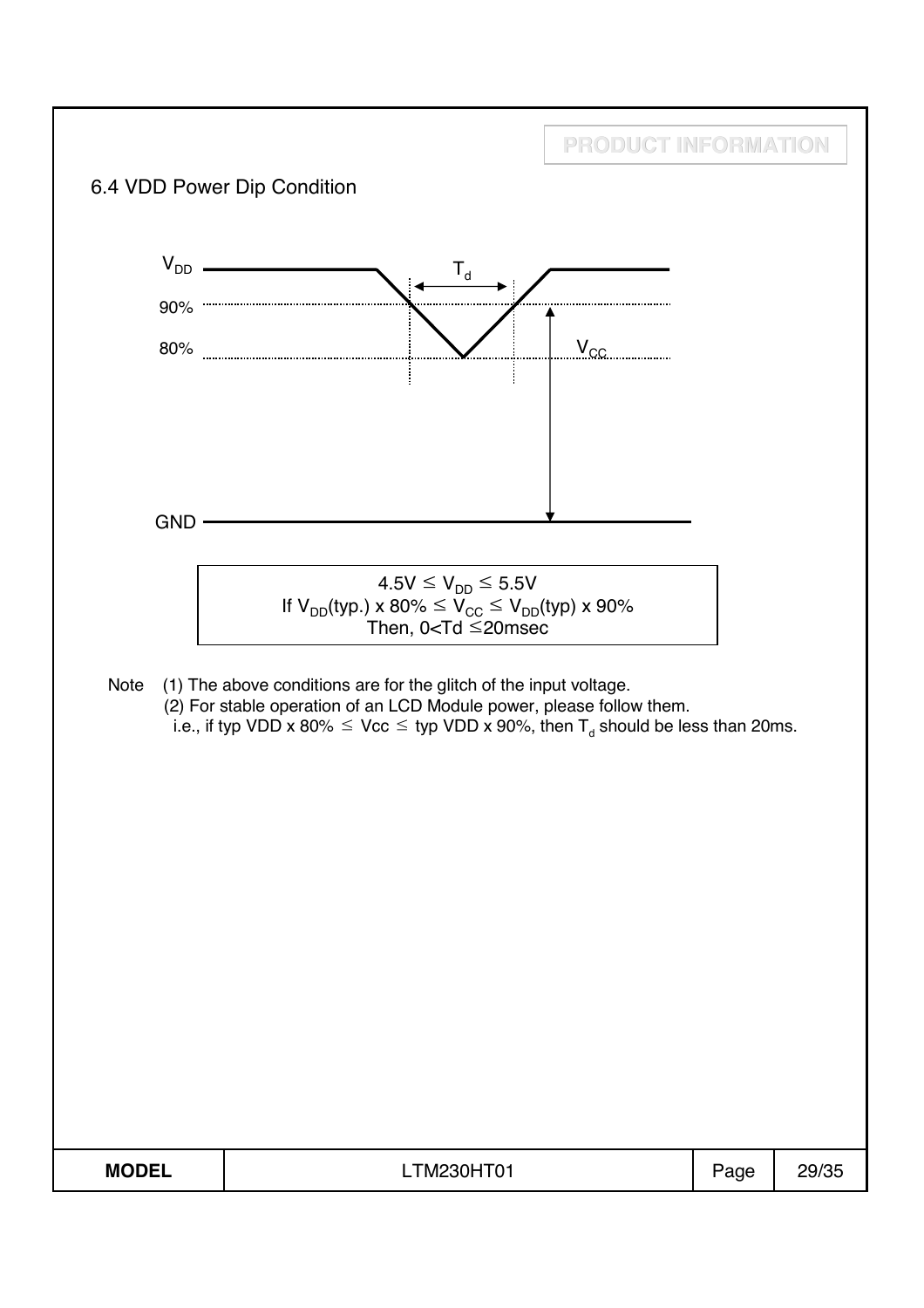[ Refer to the next page ]

**7. Outline Dimension PRODUCT INFORMATION**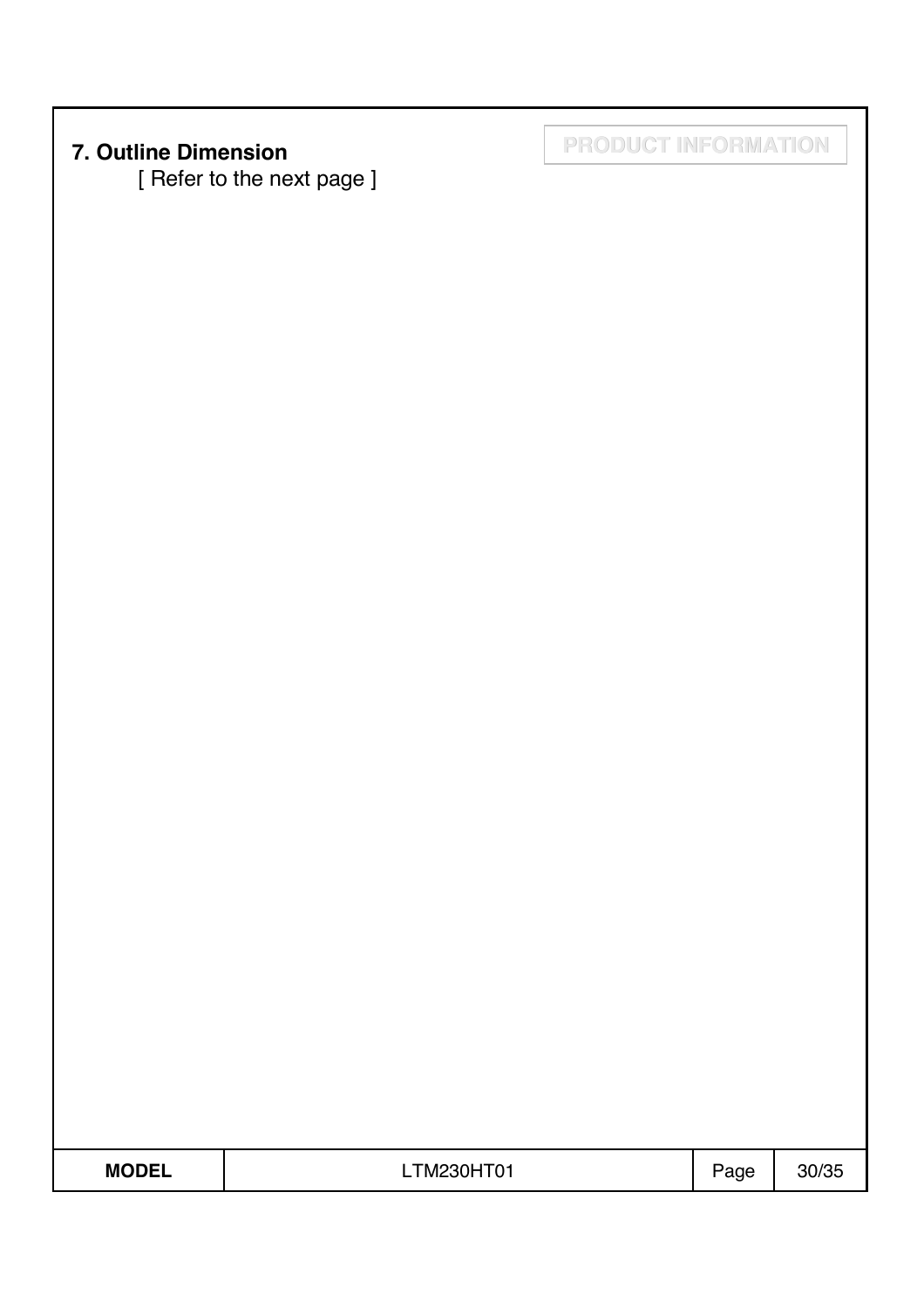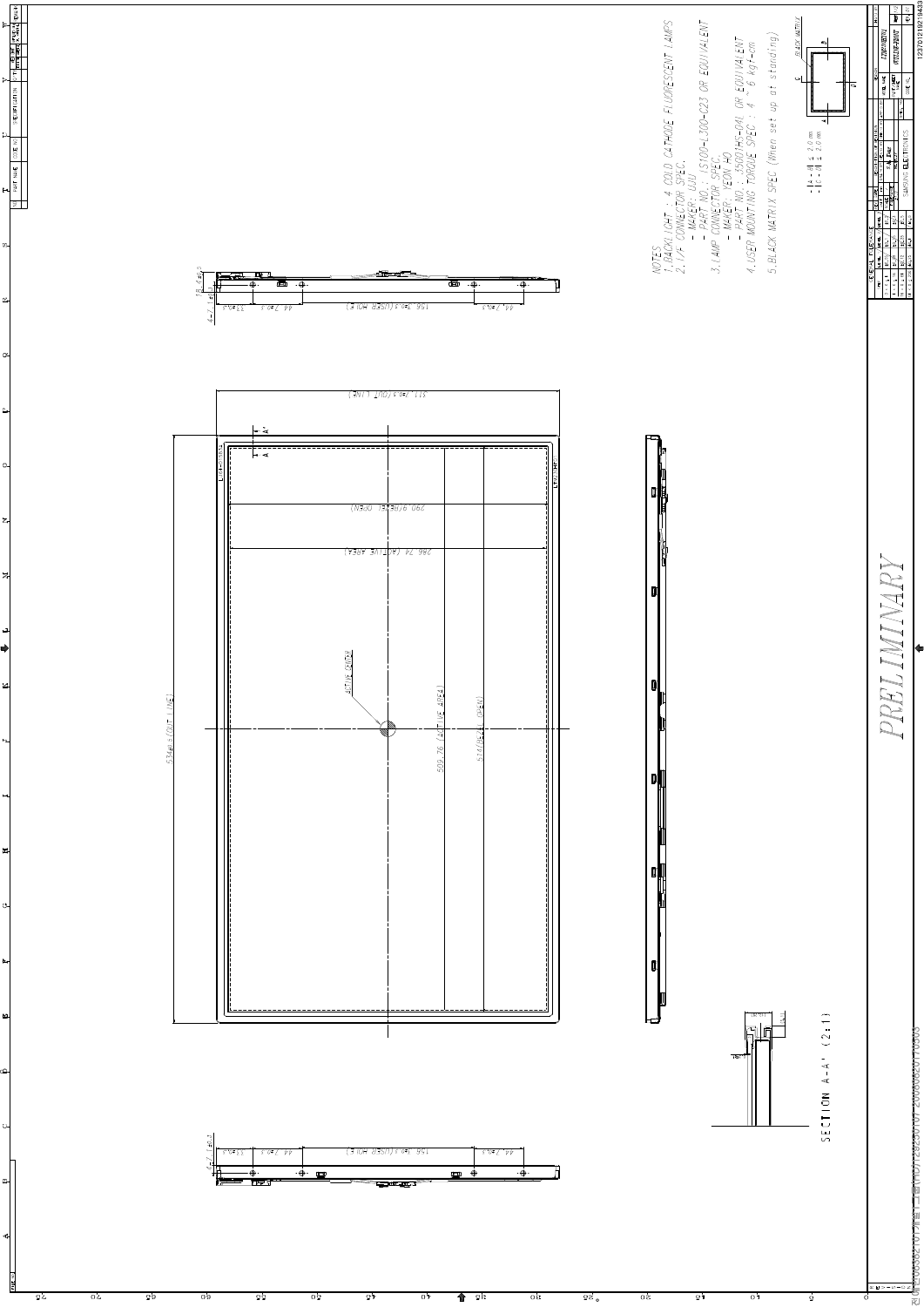| <b>MODEL</b> | LTM230HT01 | Page | 32/35 |
|--------------|------------|------|-------|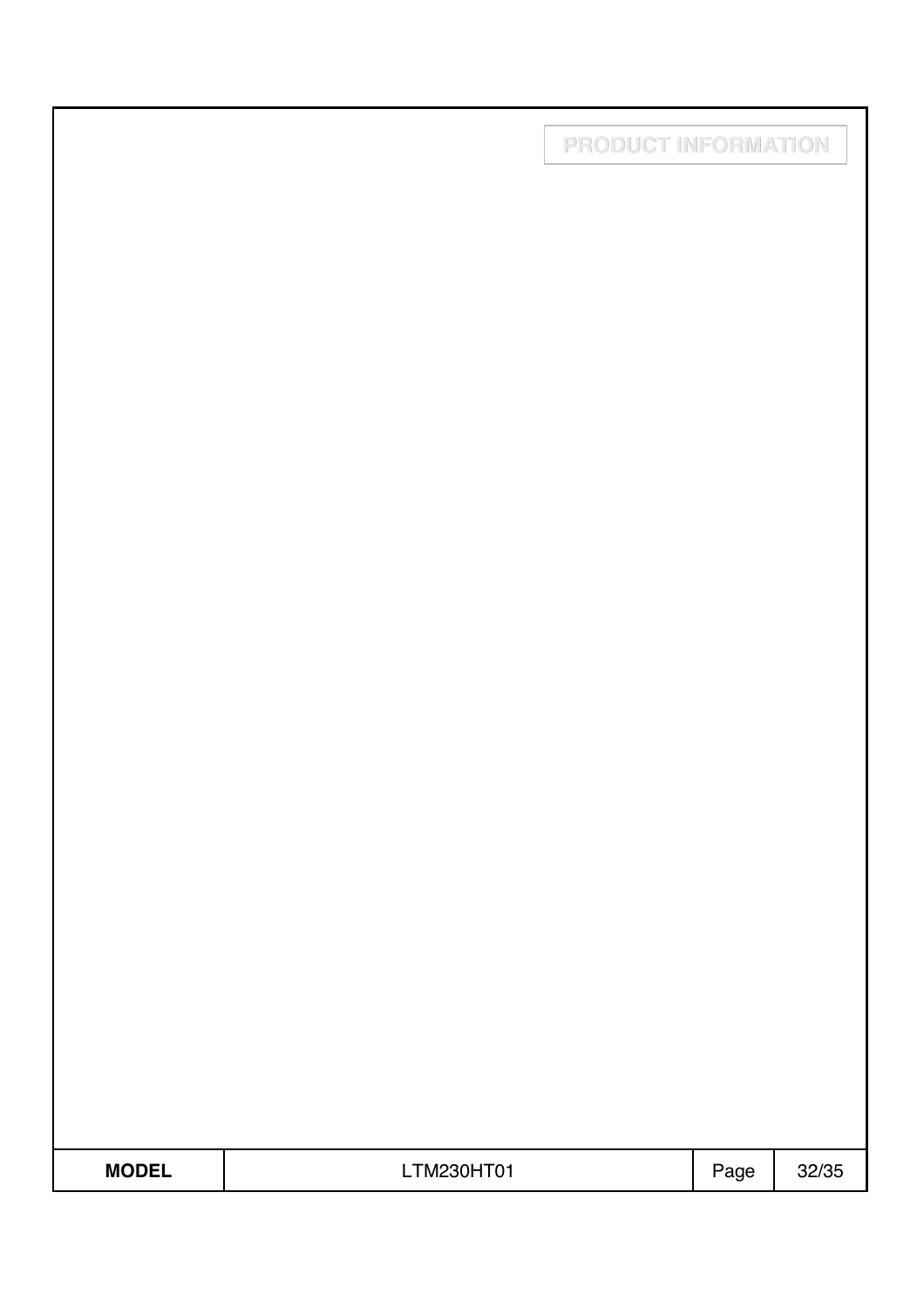## **8. General Precautions**

# **PRODUCT INFORMATION**

## 8.1 Handling

- (a) When the module is assembled, it should be attached to the system firmly using all mounting holes. Be careful not to twist and bend the module.
- (b) Because the inverter uses high voltages, it should be disconnected from power source before it is assembled or disassembled.
- (c) Refrain from strong mechanical shock and / or any force to the module. In addition to damage, it may cause improper operation or damage to the module and CCFT back light.
- (d) Note that polarizer films are very fragile and could be damaged easily. Do not press or scratch the surface harder than a HB pencil lead.
- (e) Wipe off water droplets or oil immediately. If you leave the droplets for a long time, staining or discoloration may occur.
- (f) If the surface of the polarizer is dirty, clean it using absorbent cotton or soft cloth.
- (g) Desirable cleaners are water, IPA (Isopropyl Alcohol) or Hexane. Do not use Ketone type materials (ex. Acetone), Ethyl alcohol, Toluene, Ethyl acid or Methyl chloride. It might cause permanent damage to the polarizer due to chemical reaction.
- (h) If the liquid crystal material leaks from the panel, it should be kept away from the eyes or mouth . In case of contact with hands, legs or clothes, it must be washed away with soap thoroughly.
- (i) Protect the Module from static, or the CMOS Gate Array IC would be damaged.
- (j) Use finger-stalls with soft gloves in order to keep display clean during the incoming inspection and assembly process.
- (k) Do not disassemble the Module.
- (l) Do not pull or fold the lamp wire.
- (m) Do not adjust the variable resistor located on the Module.
- (n) Protection film for polarizer on the Module should be slowly peeled off just before use so that the electrostatic charge can be minimized.
- (o) Pins of I/F connector should not be touched directly with bare hands.

| <b>MODEL</b><br>MC | NЛ<br>$\cdot$ | $-$<br>אר<br>. . |  |
|--------------------|---------------|------------------|--|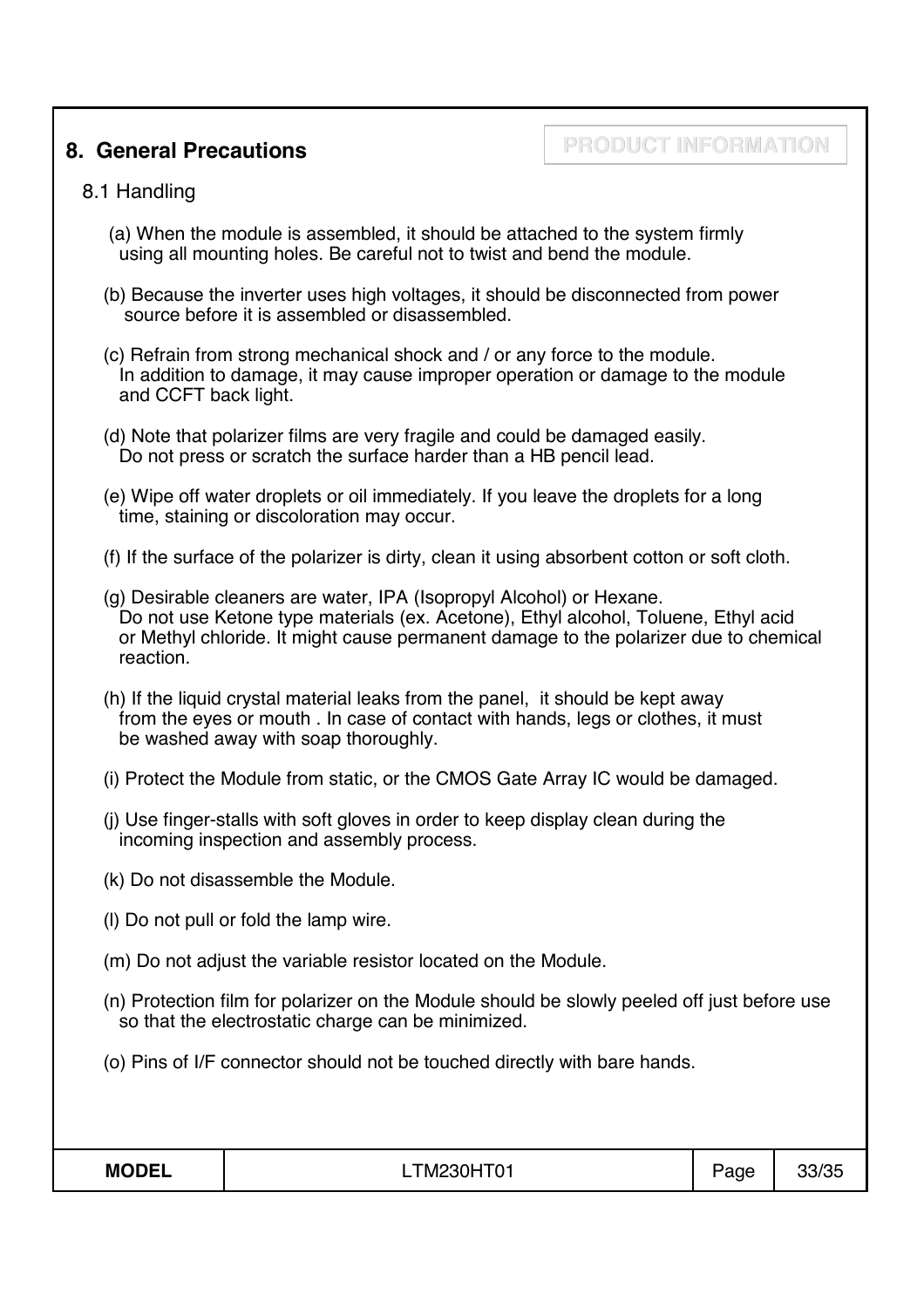## 8.2 Storage

- (a) Do not leave the Module in high temperature, and high humidity for a long time. It is highly recommended to store the Module with temperature from 0 to  $35^{\circ}$ C and relative humidity of less than 70%.
- (b) Do not store the TFT-LCD Module in direct sunlight.
- (c) The Module should be stored in a dark place. It is prohibited to apply sunlight or fluorescent light in storing.

## 8.3 Operation

- (a) Do not connect or disconnect the Module in the "Power On" condition.
- (b) Power supply should always be turned on/off by the item 6.3 "Power on/off sequence"
- (c) Module has high frequency circuits. Sufficient suppression to the electromagnetic interference should be done by system manufacturers. Grounding and shielding methods may be important to minimize the interference.
- (d) The cable between the back light connector and its inverter power supply should be connected directly with a minimized length. A longer cable between the back light and the inverter may cause lower luminance of lamp(CCFT) and may require higher startup voltage(Vs).
- 8.4 Operation Condition Guide
	- (a) The LCD product should be operated under normal conditions. Normal condition is defined as below;
		- Temperature :  $20 \pm 15^{\circ}$ C
		- Humidity :  $65\pm20\%$
		- Display pattern : continually changing pattern (Not stationary)
	- (b) If the product will be used in extreme conditions such as high temperature, humidity, display patterns or operation time etc.., It is strongly recommended to contact SEC for Application engineering advice. Otherwise, its reliability and function may not be guaranteed. Extreme conditions are commonly found at Airports, Transit Stations, Banks, Stock market, and Controlling systems.

| <b>MODEL</b><br>$\sim$ | TM230HT01 | $\blacksquare$<br>age<br>. .<br>- | 34/3 <sup>r</sup><br>-טע |
|------------------------|-----------|-----------------------------------|--------------------------|
|------------------------|-----------|-----------------------------------|--------------------------|